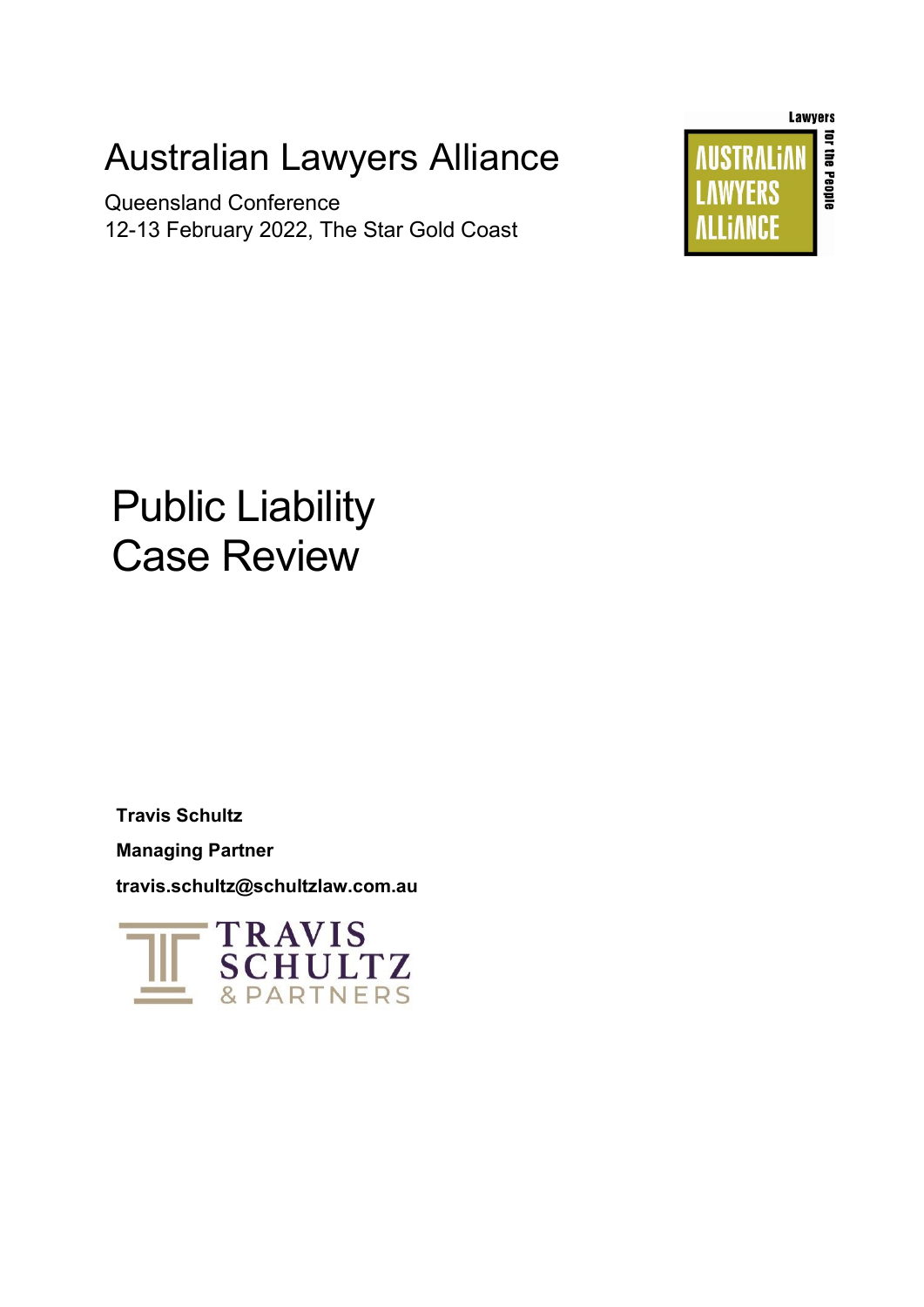

# **CONTENTS PAGE**

| 1.  |                                                                                                          |
|-----|----------------------------------------------------------------------------------------------------------|
| 2.  |                                                                                                          |
| 3.  |                                                                                                          |
| 4.  |                                                                                                          |
| 5.  |                                                                                                          |
| 6.  | Carnemolla by her tutor Carnemolla v Arcadia Funds Management Limited [2020] NSWDC 108 9                 |
| 7.  |                                                                                                          |
| 8.  |                                                                                                          |
| 9.  |                                                                                                          |
| 10. | Powell v JFIT Holdings Pty Ltd t/a New Dimensions Health and Fitness Centre [2020] NSWDC 264  14         |
| 11. |                                                                                                          |
| 12. |                                                                                                          |
| 13. |                                                                                                          |
| 14. |                                                                                                          |
| 15. | Keven Gors by his Plenary Administrator Janet Christine Gors v Tomlinson [2020] WASCA 164 21             |
| 16. | Tapp v Australian Bushmen's Campdraft & Rodeo Association Ltd [2020] NSWCA 263 23                        |
| 17. |                                                                                                          |
| 18. | Dickson v Northern Lakes Rugby League Sport & Recreation Club Inc [2020] NSWCA 294  27                   |
| 19. |                                                                                                          |
| 20. | Arndell BHT Arndell v Old Bar Beach Festival Incorporated; Cox v Mid-Coast Council [2020] NSWSC 1710  30 |
| 21. |                                                                                                          |
| 22. |                                                                                                          |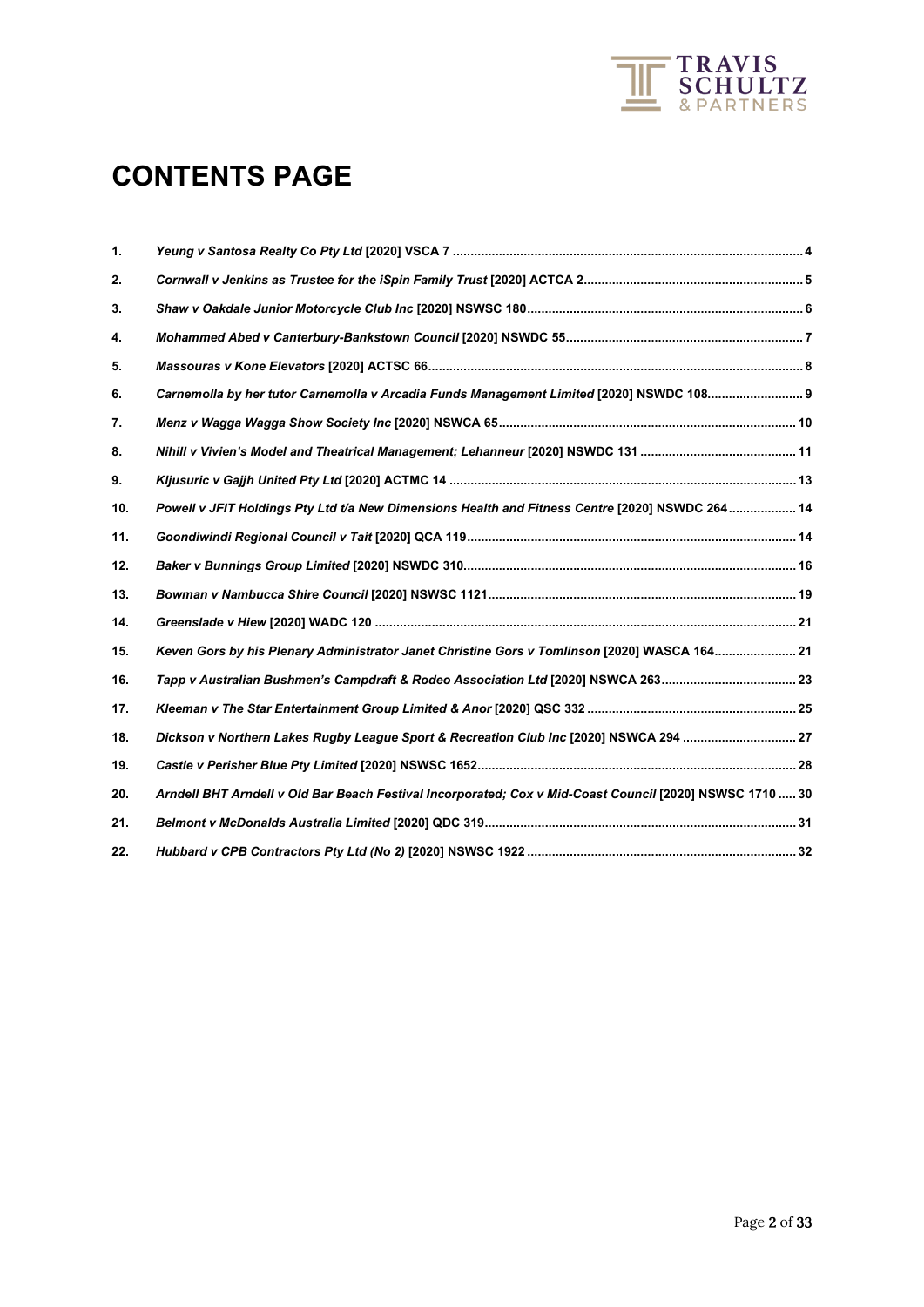

# **PREFACE**

Since the so-called "public liability insurance crisis" of 2002, there has been a common misconception that when it comes to public liability claims, "every player wins a prize". The rhetoric from insurance companies in their submissions to government consistently asserts that plaintiffs are "over compensated" and that it is too easy for plaintiffs to succeed in common law jurisdictions. But this submission defies the reality of the situation.

Having presented a paper every year for more than two decades dealing with public liability claims across Australia, it is quite clear that even before the "tort reform" which saw civil liability legislation introduced to most Australian states in 2003, plaintiffs in public liability claims had a high hurdle to clear if they wished to prove negligence on the part of an occupier. The High Court has made it clear that the world is not a level playing surface and that footpaths and public places cannot be judged by the standards of a bowling green.

Whilst the statistics vary from year to year a consistent theme in the judgments is that claims will be dismissed where there is not clear evidence both of a breach of duty and that that breach of duty caused (in a legal sense) the plaintiff's injuries.

In the 2021 calendar year it was actually the defendants who were most successful before Australian Trial Judges, winning greater than 50% of the time. Historically, plaintiffs have perhaps been slightly more successful, winning somewhere between 50-60% of the time, the statistics beg the question – was the 2021 success of defendants merely an aberration or the start of a new normal?

# **INTRODUCTION**

The public liability case summaries for the 2020 calendar year once again involve all cases that I have been able to find in Australian Courts where the decision rests on principles of occupier's liability. I have tried to exclude cases involving planes, trains and automobiles (and even the Manly Ferry!) as liability doesn't really rest on the type of principles that this paper focuses on each year. Cases which could have been included but, which didn't neatly fit my definition of a "public liability" claim include the following:

- *Tanesha Simone Anne Winmar by her Next Friend Claudia Jade Winmar v Ng* [2020] WADC 17 (14 February 2020)
- *Towers v Hevilift Ltd (No 2)* [2020] QSC 77 (15 April 2020)
- *Fung v Bossie Chau Pty Ltd t/a 278 Club, Chang & Hu* [2020] NSWDC 118 (21 April 2020)
- *Jeleskovic v Wagner (No 2)* [2020] NSWDC 126 (22 April 2020)
- *Moore v Scenic Tours Pty Ltd* [2020] HCA 17 (24 April 2020)
- *Wehbe v Manly Fast Ferry Pty Ltd* [2020] NSWDC 155 (30 April 2020)
- *Lawson v Hubbard* [2020] NSWDC 605 (13 October 2020)
- *Stevens v Professional Helicopter Services Pty Ltd; Stryker Australia Pty Ltd v Professional Helicopter Services Pty Ltd* [2020] NSWSC 1443 (20 October 2020)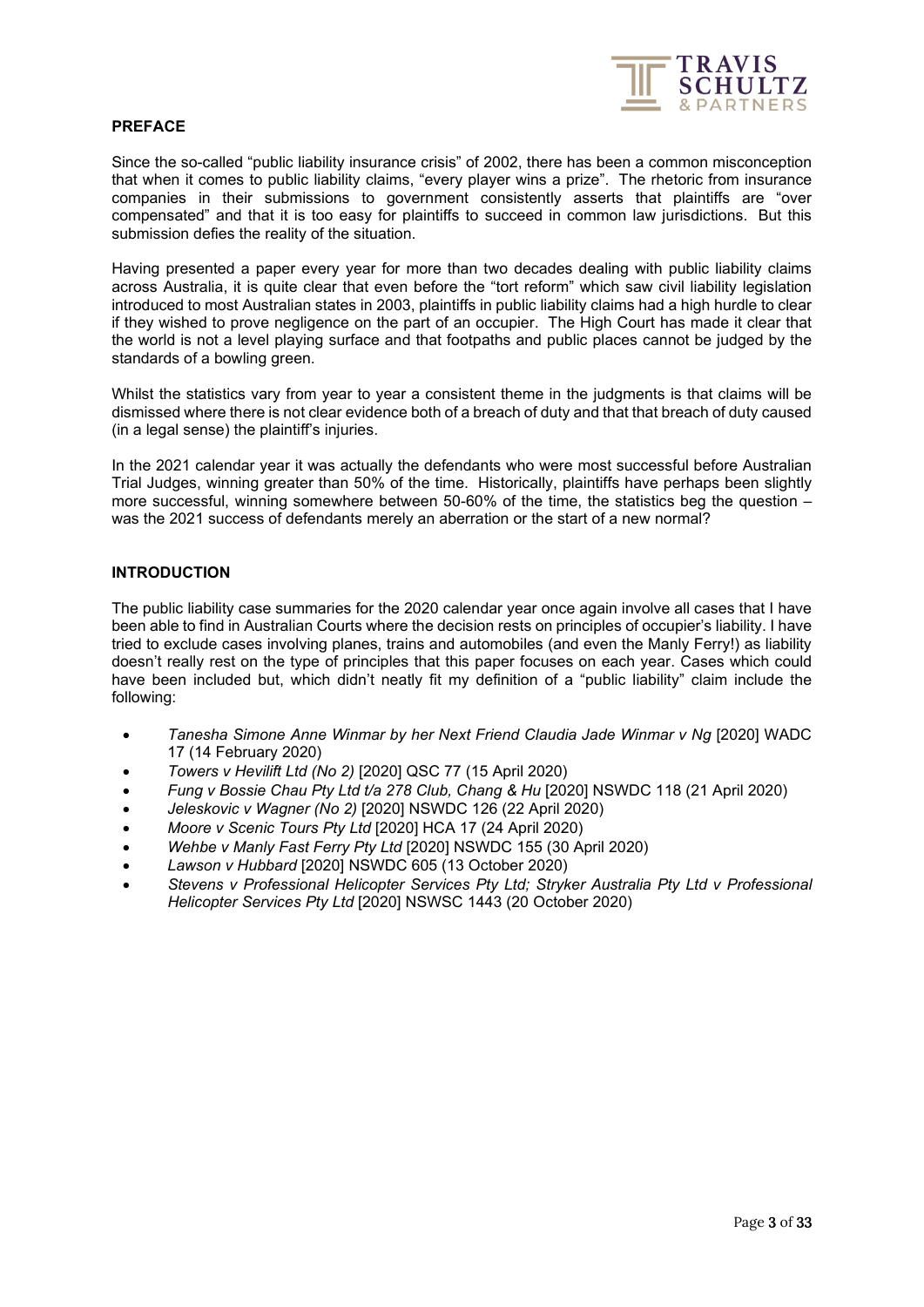# **THE CASES**



# <span id="page-3-0"></span>**1.** *Yeung v Santosa Realty Co Pty Ltd* [2020] VSCA 7 (6 February 2020) Tate, Kaye & Niall JJA

# Facts

Ms Potter was a tenant of a residential property owned by Mr Yeung. The real estate that managed the premises was Santosa Realty Co Pty Ltd. On the night of 19 May 2014, Ms Potter slipped on the back stairs of the property, which were worn, slippery, unlit and had no handrail. As a result, she fractured her right ankle. Ms Potter brought proceedings for negligence against the owner and the real estate in the County Court. At first instance, the trial judge found that both Yeung and Santosa had breached their duty of care to the tenant. The trial judge held it was reasonably foreseeable that a tenant using those stairs at night would fall due to their defective state. The trial judge held Yeung had breached his duty to Ms Potter by failing to ensure the property was maintained and in good repair. The trial judge held Santosa was liable for failing to carry out any proper inspection of the back stairs, failing to identify visible risks, and failing to report the risks to Yeung. The trial judge held that it was reasonable to assume a managing agent would detect those obvious defects. The trial judge ordered that both Yeung and Santosa pay damages to Ms Potter in the sum of \$433,899.80 plus indemnity costs. The trial judge apportioned two-thirds of the liability to Yeung and one-third to Santosa. Yeung appealed that decision. The issue of whether Yeung should be indemnified by Santosa in respect of all his liability to Ms Potter was to be determined by the court.

# Decision

Leave to appeal granted and appeal allowed. Orders of the trial judge set aside and replaced with orders that Santosa indemnify Yeung with respect to all liability and pay the full judgment sum to the plaintiff.

# Ratio

Yeung's appeal was brought on the grounds that the trial judge had erred in finding that he had not delegated to Santosa his duty of care that he owed to Ms Potter to take reasonable care to avoid foreseeable risk of injury. Yeung also argued that the trial judge had erred in finding that he had failed to take any steps to ensure the property was in good repair and that he was in the best position to know what needed to be done to the premises. Yeung argued, on those grounds, the apportionment of twothirds liability to him was made in error. Santosa argued that the property was old and in a state of disrepair. Santosa argued that the management agreement between itself and Yeung did not extend to carrying out risk assessments for hazards. Yeung argued that the management agreement imposed a duty on Santosa to carry out inspections and identify repairs that were required. Yeung put forward evidence that he received and reviewed inspection records from Santosa and that no defects were identified in relation to the stairs. Santosa was not able to put forward any evidence of having carried out inspections on the stairs. Yeung argued that, under the management agreement, it had fully delegated his duty as an owner with respect to inspections and management of the property to Santosa and that he should be indemnified by the agreement. The court agreed with Yeung's argument and found that Yeung had completely delegated his duty to inspect and identify obvious defects under the management agreement. The court found that, had Santosa done what was required of it under the management agreement, Ms Potter would not have suffered her injuries. The court held that Santosa had breached its duties to Yeung under the management agreement by failing to inspect the premises and identify obvious risks. The court held that Yeung was entitled to a complete indemnity from Santosa in respect of all of his liability to Ms Potter. The court ordered that Santosa pay the full judgment sum with no apportionment to Yeung, plus costs on an indemnity basis.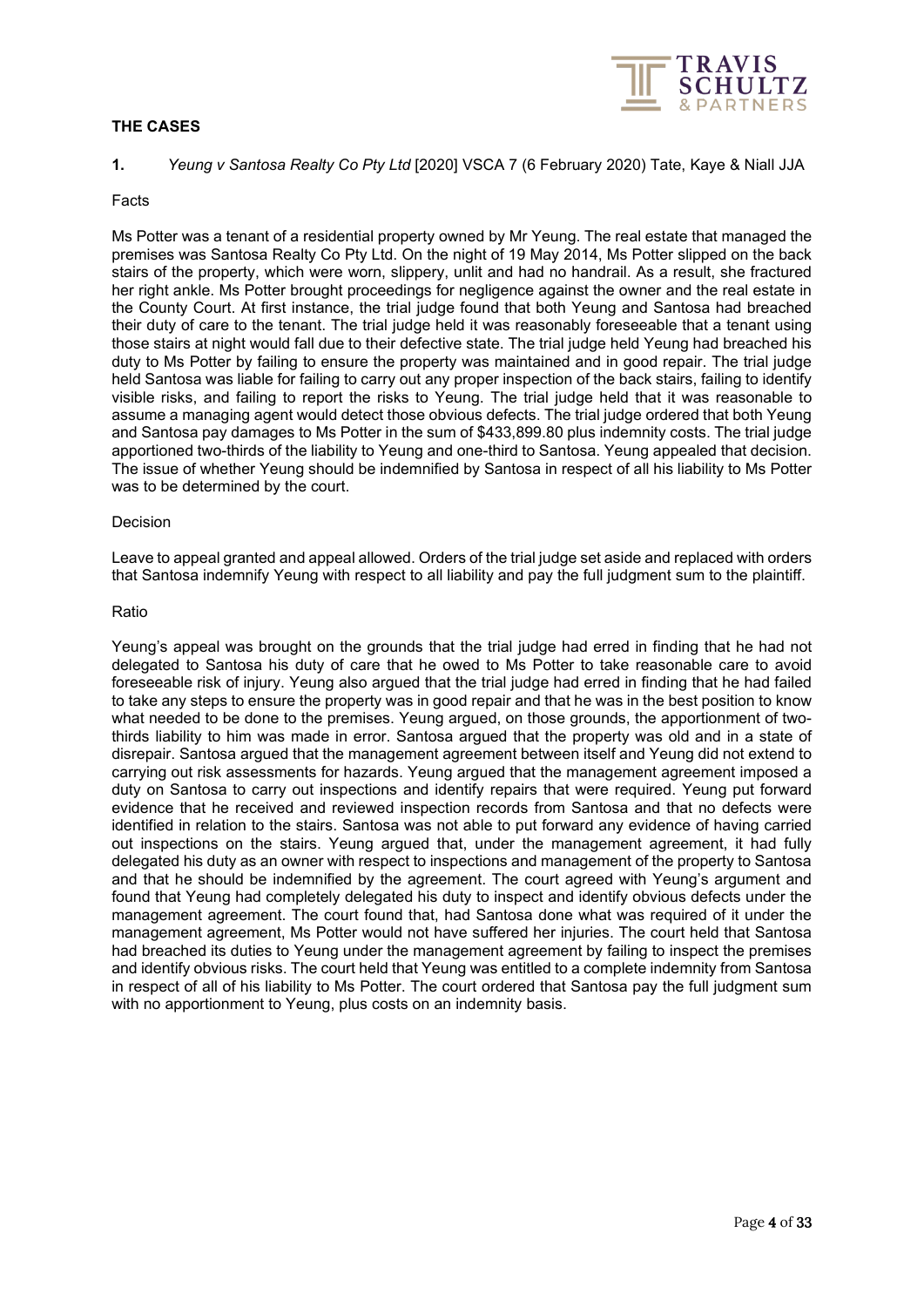

<span id="page-4-0"></span>**2.** *Cornwall v Jenkins as Trustee for the iSpin Family Trust* [2020] ACTCA 2 (19 February 2020) Burns J, Loukas-Karlsson J and Crowe AJ

# Facts

The appellant was injured while participating in an aerial sling exercise class (to which she was somewhat experienced in) while attempting a level III hip lock manoeuvre at the respondent's premises. The appellant had been directed to use a spotter and had been shown the manoeuvre with respect to not letting go of the sling. While attempting this manoeuvre, the appellant fell from the sling, breaking both wrists. At such time, the appellant was using a thin yoga mat as fall protection rather than a crash mat as supplied by the studio (though they were not required to use them). The appellant brought a proceeding of negligence against the respondent, who ran the fitness class. The respondent denied negligence and asserted that, if negligence was proven, the appellant was contributorily negligent. The primary judge found that the respondent had not breached her duty of care to the appellant by failing to require that the plaintiff use a crash mat. His Honour deemed that there was a foreseeable risk of harm arising out of the class, but that the likelihood of the accident occurring was low given that no one had fallen from the sling in the time they were involved with the business. The instructions given were said to have been in light of the move to be performed and the fact that the plaintiff had experience performing sling moves. Thus, the trial judge found that insistence of using a crash mat was not a measure that a reasonable person in the position of the defendant would have taken. The hearing concluded in favour of the respondent. The appellant appealed this finding in the current appeal.

#### Decision

Appeal allowed. The judgment for the respondent entered by the primary judge is set aside, and in substitution there will be judgment for the appellant in the sum of \$372,297.34.

#### Ratio

At first instance the primary judge found that causation had not been established as the evidence was not sufficient to determine that the use of a single layer of yoga mat would have avoided the injuries the plaintiff suffered. There was no expert medical evidence to suggest that the wrist injuries would, on the balance of probabilities, have been avoided. On appeal, expert evidence provided by both the appellant and the respondent, expanded on the notion that the crash mats available in the studio were appropriate to minimise the risk of injury to the appellant. While it was not possible to entirely remove the risk of injury by use of a crash mat, the respondent's duty to the appellant did not extend to a duty to eliminate all risk of injury. The appellant's injuries were entirely consistent with the description of the fall. In these circumstances, a crash mat would have offered considerable protection. The respondent's expert went on to further state that the respondent had discharged its obligations to the appellant, particularly with respect to having appropriate harm minimisation mechanisms in place. Though, this contradicted his prior statement that the mats would have offered protection.

The primary judge was found to have erred in determining that the evidence did not establish a breach of the respondent's duty, by failing to insist upon the use of crash mats while attempting the level III hip lock manoeuvre. The risk of a fall from the sling was plainly foreseeable. The lack of prior accident history, although relevant, did not conclusively establish a low risk of injury if crash mats, rather than the yoga mat, were not used. A reasonable person in the position of the respondent would have provided adequate fall protection by way of crash matting to protect against injury occasioned by a fall from the top of the sling. The risk of injury by not using the crash mats may not have been high, but it was of the court's opinion, not low. The risk of significant injury if a person fell from the top of the sling was substantial. This was not a case where there was, or could be, any suggestion that there was no reasonably practicable method of reducing the foreseeable risk of injury to the appellant in undertaking the level III hip lock manoeuvre.

Another issue raised by the respondent was the area to be covered by the crash mats. Though, in the absence of any suggestion that the appellant was swinging on the sling or in some other way misusing it, the only reasonable inference was that she fell within the anticipated fall zone. Whilst the failure to use the crash mat was not considered to have been something for which the appellant was held to have contributed to her injury, the failure to use a spotter and to not perform the manoeuvre correctly (by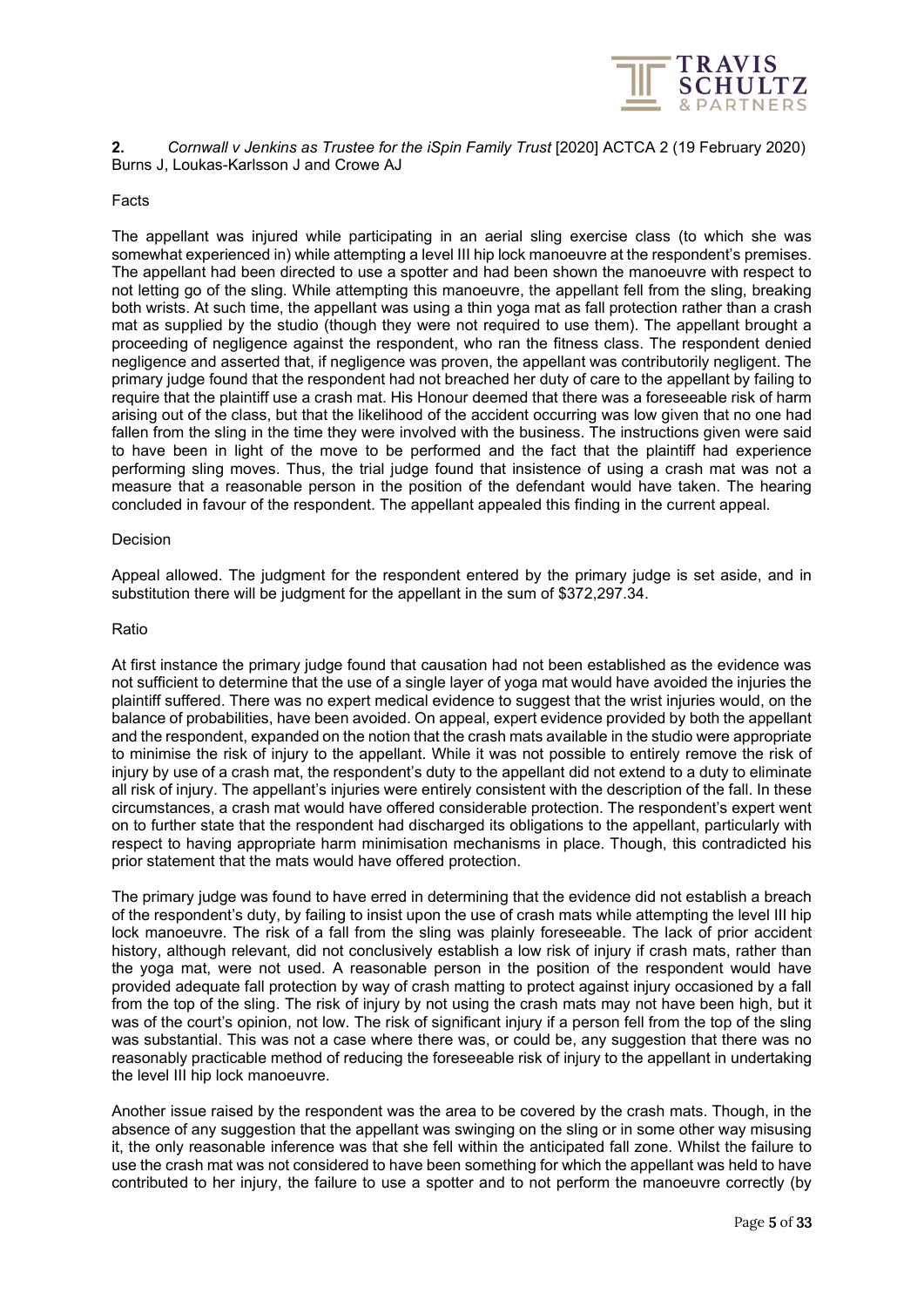

letting go of the sling) amounted to some contribution towards her injuries – contributory negligence was assessed at one-third.

# <span id="page-5-0"></span>**3.** *Shaw v Oakdale Junior Motorcycle Club Inc* [2020] NSWSC 180 (6 March 2020) Cavanagh J

# Facts

The plaintiff suffered a severe head injury, which left him with significant permanent brain injuries while participating in a motocross event in 2004. As the plaintiff proceeded around the first corner of the track, his bike was clipped by another rider which forced him to hit the first jump on the track on an angle and come off his bike as a result. He was then further hit by another rider once he had fallen. He sued the State of NSW. The plaintiff's claim rested on an allegation that the State had improperly issued a licence to a motocross track which was non-compliant with relevant standards and by-laws, and that it was the track itself that caused his accident, and therefore his injuries. The State denied this and pleaded that the risk of harm was an obvious one.

# Decision

Judgment for the fourth defendant (State of New South Wales) against the plaintiff. The crossclaims were dismissed.

# Ratio

The plaintiff claimed that the defendant owed a duty of care – such allegations were made in terms of vicarious liability. The plaintiff claimed that as a delegate relied on the opinion of the representative of Motorcycling NSW for inspecting and reporting on the facility, that the State was vicariously liable as a result of the deficiencies in reporting and ultimately granting the license. Seeking advice from a representative of the sport's governing body that the facility was suitable for licensing did not create a relationship which imposed on it a vicarious liability for the conduct of the representative of Motorcycling NSW. In regard to causation, the plaintiff essentially asserted that had the track been identified as unsafe in July of 2004, when the license was granted, that the event in August when the plaintiff was injured would not have gone ahead. Thus, the plaintiff's injury would not have occurred. This argument did not succeed as the court was not satisfied that if the State had properly identified the alleged noncompliance in the track at the time of the application for licence and refused to issue a licence, the operator of the track would have simply abandoned its application for a licence rather than fixing up the track to make it compliant.

His Honour found that motocross was objectively a dangerous recreational activity. Motocross involved a significant risk of physical harm. The risk was an obvious one in that in the circumstances, the risk of being clipped by another bike and falling off would have been obvious to a reasonable person in the plaintiff's position. His Honour did not accept the plaintiff's submission that the risk in question was riding on a non-compliant track which would not be obvious, as he did not accept that the harm arose by reason of any non-compliance. The true source of injury was falling off the bike as a result of coming into contact with another bike. That was the risk of harm. The fact that the plaintiff was then hit by another bike whilst on the ground was a consequence of being clipped by the first bike and falling off. The defence afforded by section 5L was established and the State was not liable in negligence for harm suffered by the plaintiff as a result of the materialisation of an obvious risk of a dangerous recreational activity engaged in by the plaintiff. In considering negligence in the context of the s5B of the *Civil Liability Act 2002* (NSW), the plaintiff identified the risk of harm as the risk of being clipped by another rider as a result of the presence of an incorrect placement of a jump after the first corner. As discussed, the risk was rather falling off the bike as a result of coming into contact with another bike. Nonetheless, the plaintiff failed to identify what reasonable precautions the defendant could have taken. This was particularly difficult given the State did not know the track was non-compliant and the plaintiff did not identify what steps the State should have taken to ascertain that the track was non-compliant in mid-2004.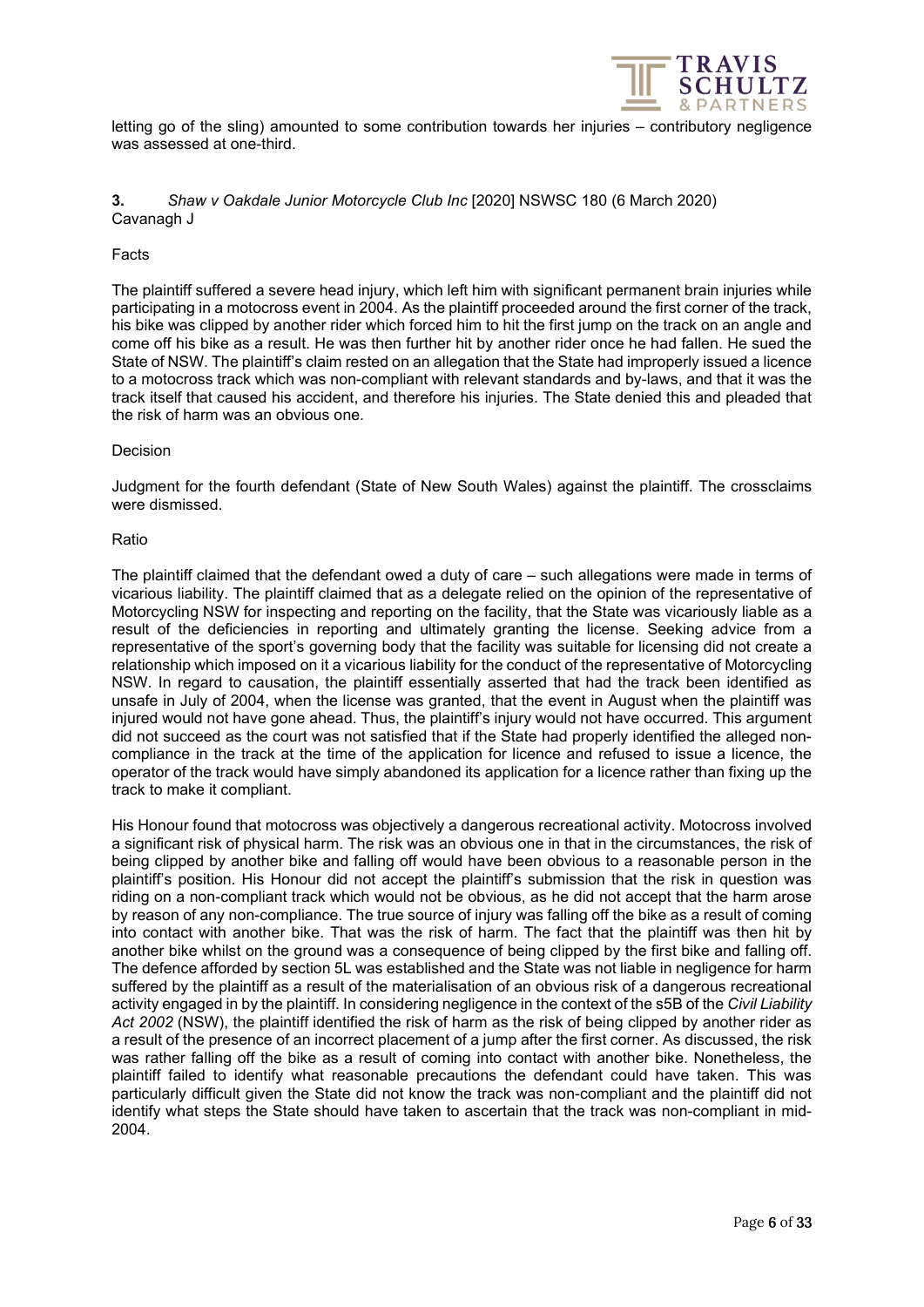

# <span id="page-6-0"></span>4. *Mohammed Abed v Canterbury-Bankstown Council* [2020] NSWDC 55 (19 March 2020) Abadee DCJ

# Facts

The plaintiff was a disability pensioner who had attended the celebration of Ramadan at a mosque in Punchbowl on 13 June 2018. After the ceremony he was returning to a council occupied carpark with his nine-year-old son. He took a shortcut through a garden bed where there were no barriers in order to get to where he thought his car was parked. He had to step down a very small step from the garden bed of some centimetres onto the surface of the carpark. As he did so his foot went into a pothole and he fell and suffered injuries.

The plaintiff gave evidence that he had not taken that path before although he conceded he had used the carpark on previous occasions. The carpark was only about 100m or so from the mosque.

The Council denied that it owed a duty of care, denied any breach of duty and alleged contributory negligence.

# Decision

Judgment for the plaintiff in a sum of \$76,746.50.

# Ratio

Although the trial judge thought that some recollections of the plaintiff were poor and that his evidence should be approached with caution, he was thought to be an honest witness. It was found that the fall had occurred at night, after 7pm in circumstances in which there was no real lighting in the area. The trial judge granted leave for an amendment to be made to the pleadings to allege that the fall had occurred in the actual carpark occupied by the defendant rather than on the garden footpath. The trial judge found that a duty of care was owed and that the duty was one to exercise reasonable care so that the premises were safe for pedestrians in the position of the plaintiff. It was found that the obligation is to exercise reasonable care to prevent injury to entrants to the premises who are using reasonable care for their own safety [at 35]. It was found that for the purposes of section 5B of the *Civil Liability Act* (NSW), the relevant risk was the risk that a pedestrian walking in the direction of the car park might suffer personal injury by tripping in the pothole (rather than the risk of personal injury from stepping off the garden pathway, as the defendant contended).

The trial judge rejected the defendant's argument under section 5H of the *Civil Liability Act* (NSW) that the risk of harm was "obvious risk". The trial judge said at paragraph 56:

I reject the Council's defence under Part 1A, Div 4. Even if it had applied, the defence would not afford a complete answer to the plaintiff's claim. In *C G Maloney Pty Ltd v Hutton-Potts* [2006] NSWCA 136, Santow JA said (at [102]) that liability in negligence is not conterminous with situations calling for warnings: a warning may be insufficient to discharge the duty of care or even irrelevant to its discharge, depending upon the circumstances. The effect of the provisions in subsection 5F and 5G is that they may obviate a common law duty to warn, but they do not otherwise affect the question of whether there has been a breach of duty.

# Breach

Photographic evidence from June 2016 showed that at one point in time the access to the carpark through the garden bed which had been used by the plaintiff was, in fact, blocked off by a railing but that by 2017 it had been removed.

Because of the proximity of the garden pathway to a toilet block and shops, the trial judge believed that there was a high probability that the garden pathway would be utilised by pedestrians seeking access to the carpark. The trial judge found:

In my opinion, in the absence of any lighting, the probability that a pedestrian in the plaintiff's position, walking along the garden path and stepping off it on to the car park at night time in mid-June, might not see the potholes is very high. Perhaps the degree of probability might be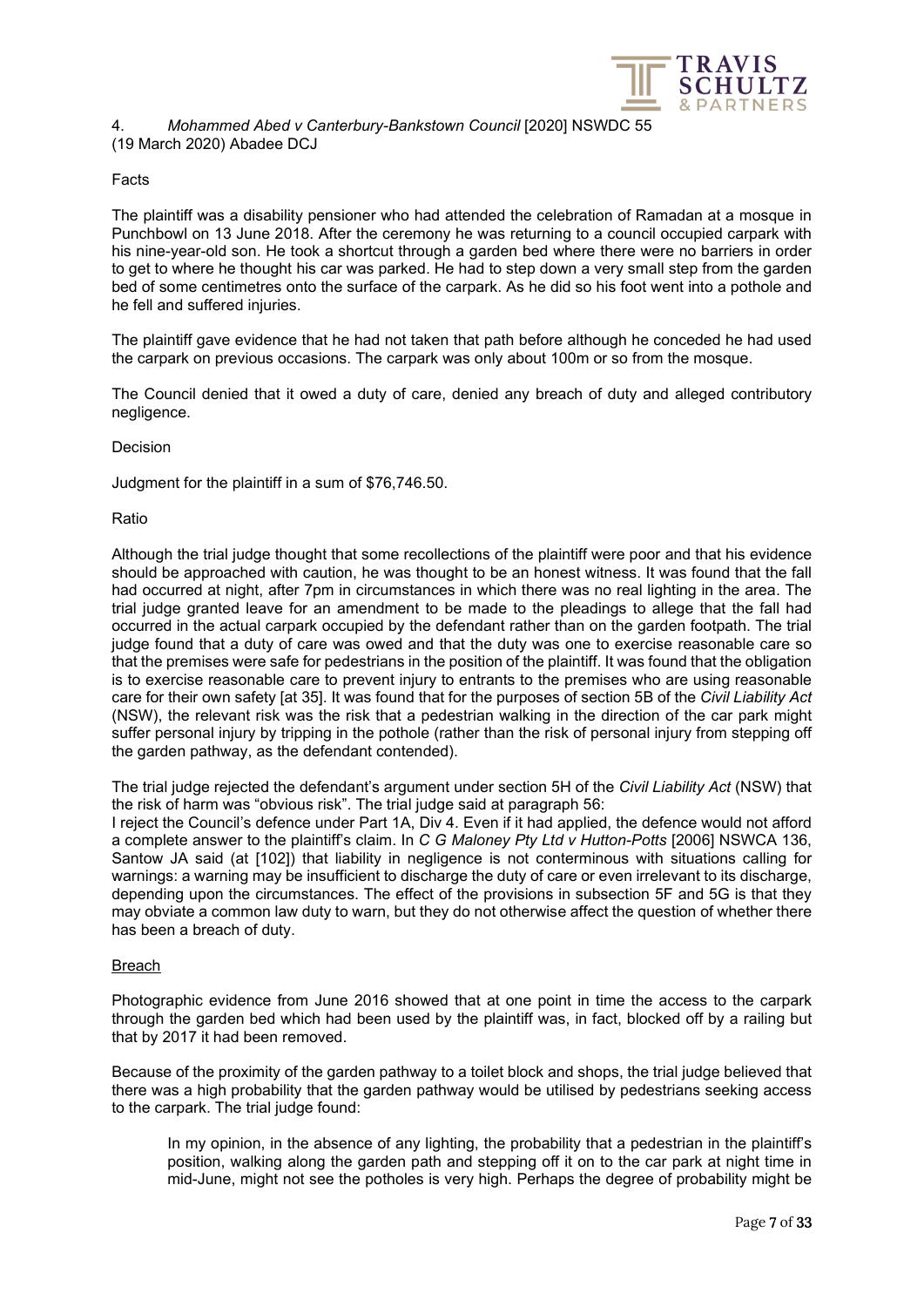

affected by a pedestrian consciously looking down off the step, but even in that event, in my opinion, there was a very strong possibility that even the most attentive pedestrian might not see them. In other words, on the basis of the evidence before the court, the probability of harm occurring if the Council did not take care appeared to be high [at 69].

# **Causation**

The Council submitted that even if there was negligence, the true cause of the injury was the plaintiff's failure to look where he was going. The trial judge rejected this:

'Factual causation' connotes that the defendant's negligence was a necessary condition of the occurrence of the harm. It does not, by its terms, speak of other conditions which may have, independently or jointly with the defendant's negligence, contributed to the occurrence of harm. It is, as the High Court said in *Wallace v Kam* (2013) 250 CLR 375, simply the application of the 'but for' test. In my view, but for the negligent failure of the Council to take reasonable precautions to prevent the risk of harm, Mr Abed would not have fallen after stepping into the pothole(s) on the carpark [at 80].

Had the Council either impeded access to the pothole or filled in the pothole, then the accident would not have occurred, and a causal connection is established.

# Contributory Negligence

The Council contended that the plaintiff was contributorily negligent to the extent of 100%. The plaintiff contended that there was no contributory negligence. The trial judge found that causation could not be established by the defendant because even if the plaintiff had been looking down rather than looking ahead (as it was found that he was at the time of the accident), he would not have seen the hole because of darkness.

The trial judge thought that in case he was wrong about that, he would have assessed the plaintiff's contributory negligence at only 10% because it was the Council who had the duty and capacity to prevent the harm from occurring – a risk which could present serious risk even to the most reasonable of reasonable persons walking along the garden path at night.

# <span id="page-7-0"></span>**5.** *Massouras v Kone Elevators* [2020] ACTSC 66 (3 April 2020) Burns J

# Facts

In 2013, four individuals, one of them the plaintiff, entered into a lift. The lift malfunctioned when it suddenly stopped, causing injury to the individuals. The applicable legislation in this case was section 42 of Chapter 4 of the *Civil Law (Wrongs) Act 2002* (ACT) (CLWA) surrounding duty and standard of care. It was identified that the cause of the stopping nature of the lift, as experienced by the plaintiff, was due to a defect in the control unit of the lift. The lift malfunction was specifically caused by to a poorly terminated wire causing in turn an open circuit to the lift drive which caused the lift to intermittently lose power and come to two abrupt and unexpected stops and restarts in quick succession.

# Decision

Judgment for the plaintiff against the first defendant in the sum of \$98,232.95; and Judgment for the second to eleventh defendants against the plaintiff.

# Ratio

Section 42 of the CLWA deals with the particulars of negligence. In deciding whether a person (the defendant) was negligent, the standard of care required of the defendant is that of a reasonable person in the defendant's position who was in possession of all the information that the defendant either had, or ought reasonably to have had, at the time of the incident out of which the harm arose. The relevant was that passengers in the lift may be injured if the lift malfunctioned due to intermittent loss of power. The defendants could only be liable in negligence if the risk was foreseeable. It was evidently found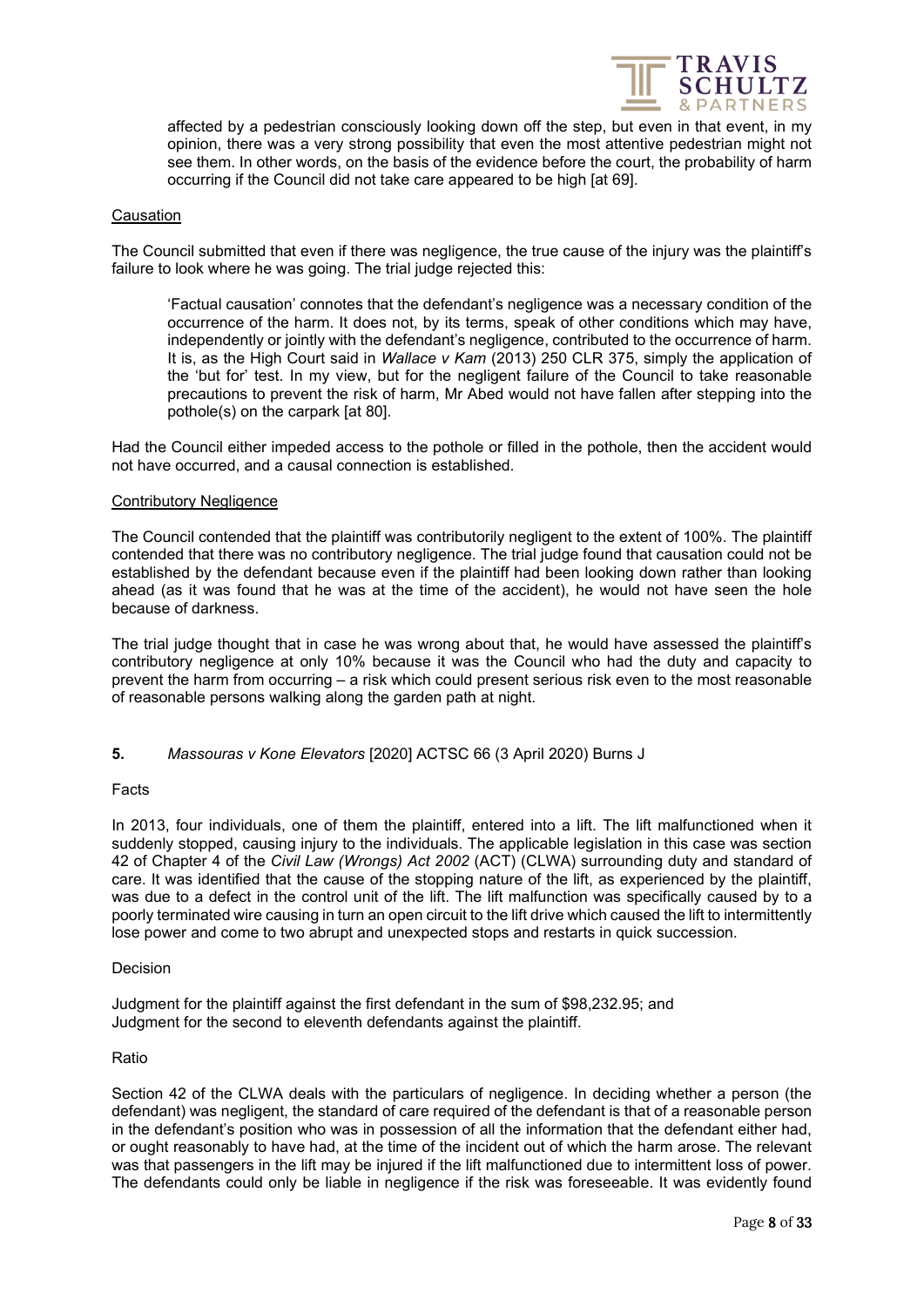

that in the lift industry, sudden stops for lifts travelling at the speeds of the lifts in the premises can easily cause damage to any passengers experiencing that sudden stop. The risk of injury to a passenger in a lift by reason of the lift suddenly stopping in the course of a descent by reason of a loss of power caused by inadequate maintenance was clearly a foreseeable risk. If the power supply had failed through no fault of the defendants, then any injuries sustained by the plaintiffs would not find an action in negligence against the defendants.

But, the power supply failure to the lift was found to be due to a lack of reasonable care by the defendants in maintaining the lift. The fact that the defendants had not maintained the lift made the risk a foreseeable one. Ultimately, all that was required to avoid this risk was appropriate care in the maintenance of the component of the lift. If the loss of power to the drive unit was, as it was satisfied, caused by damage to the wire by the defendant's staff in the course of routine maintenance, this was something which could easily have been avoided by the application of proper care and attention. Given the risk of harm was notably evident, the burden of avoiding the risk was not onerous. A reasonable person in the position of the defendant would have taken the appropriate actions to avoid the risk. The defendant breached its duty of care to the plaintiffs by performing maintenance on the connection to the drive transformer without due care and attention, resulting in the wire breaking, which in turn resulted in intermittent power loss to the lift.

<span id="page-8-0"></span>6. *Carnemolla by her tutor Carnemolla v Arcadia Funds Management Limited* [2020] NSWDC 108 (9 April 2020) Gibson DCJ

# Facts

The plaintiff, a 40-year-old woman whose disabilities required her to be represented by a tutor (her mother), bought proceedings for damages for personal injury. The plaintiff's injury occurred on 29 September 2016, when while visiting Neeta City Shopping Centre (premises which are occupied and managed by the defendant) with her mother, she slipped and fell while she was walking along the corridor leading away from the female toilets. Though, at the time of the incident, she was not in the presence of her mother. The plaintiff's fall occurred at 12:22pm, which was acknowledged to be the lunch period and the busiest period of day for the shopping centre. The plaintiff told the cleaning staff who were called to assist her that she had slipped on water on the floor in the area immediately in front of the female toilets. Though, on the arrival of cleaning staff, they could not find or establish any water was in existence at the slip site. The cleaning rotation of this area occurred at intervals of not more than 15 minutes, and in bathroom areas 20 minutes. There was also no prior history of any slips or falls in the corridor in question.

# Decision

Judgment for the defendant.

# Ratio

The defendant's duty of care was not in dispute in this matter. Though, there were some deficiencies in establishing that there was in fact water on the floor, and that the defendants had breached their duty of care to the plaintiff. An expert was engaged by the plaintiff; however, his report was defective on the basis that it was centred on the assumption that water was in existence and the cause of the fall in the circumstances. Again, this was on the basis where neither the plaintiff nor her mother were able to give direct evidence or gave direct evidence of that to be the case. The experts report was additionally defective in providing formal recommendations in which three did not proceed, leaving one recommendation with respect to replacing the flooring tiles. Yet, there were no providing of costings for such flooring or any other recommendations (relevant to the burden of taking precautions to avoid risk of harm). There was no doubt that the plaintiff fell, however the plaintiff's evidence was insufficient to establish that she fell on water. Without any evidence to the presence of water on the floor, it could not be established that the defendants had breached any duty they owed to the plaintiff with respect to their cleaning duties of the premises. Section 5B of the *Civil Liability Act 2002* (NSW) essentially states that a person is not negligent in failing to take precautions against a risk of harm unless: (a) the risk was foreseeable, (b) the risk was not insignificant, and (c) in the circumstances, a reasonable person in the person's position would have taken those precautions. In determining whether a reasonable person would have taken precautions against a risk of harm, the court will consider (a) the probability that the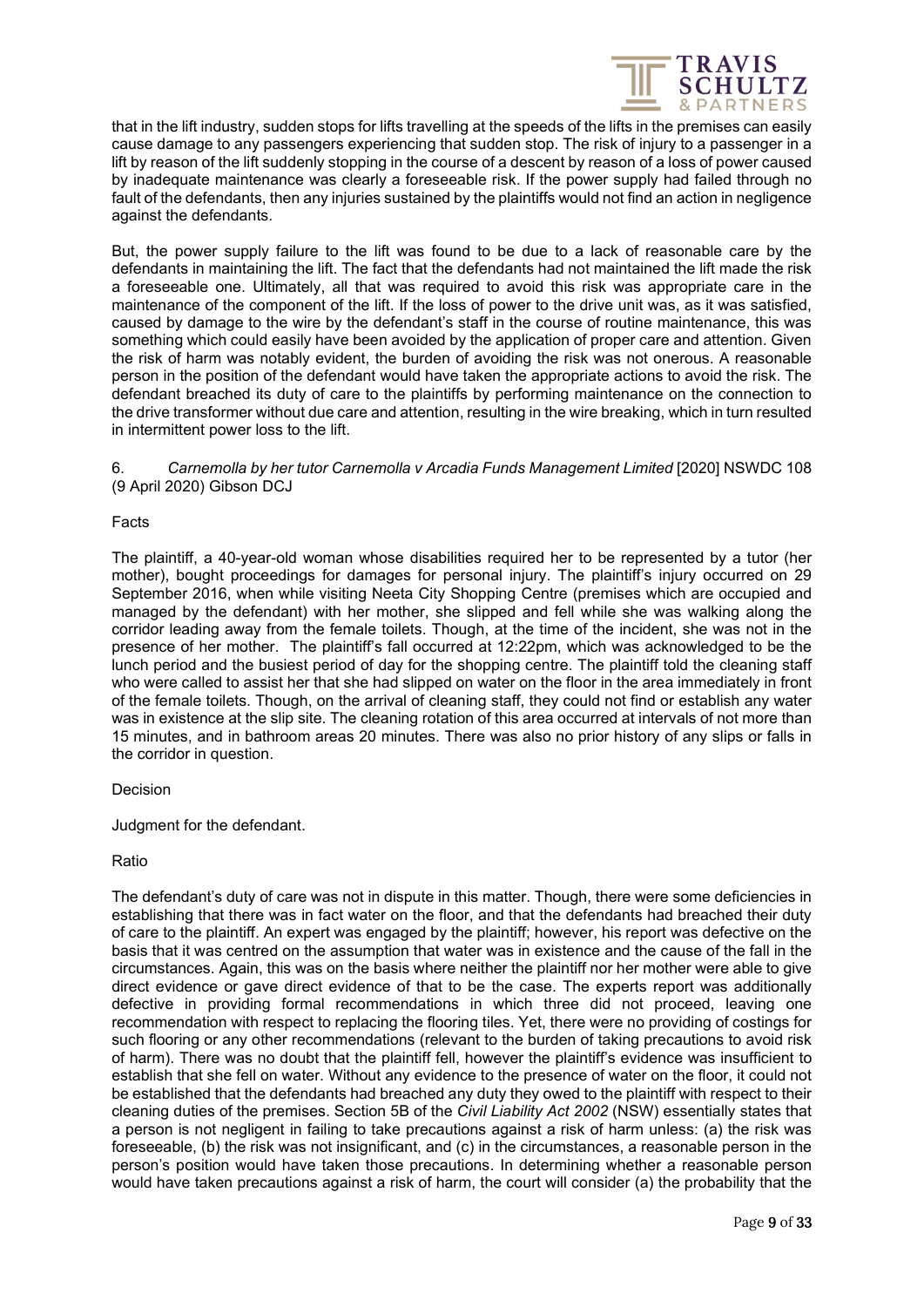

harm would occur if care were not taken, (b) the likely seriousness of the harm, (c) the burden of taking precautions to avoid the risk of harm and (d) the social utility of the activity that creates the risk of harm. In the absence of any prior spillages, slipping dangers or incidents relevant to these factors, foreseeability could not be made out. The defendant had discharged its obligation by a system of cleaning. Given the lack of reliable expert evidence, the burden of taking precautions (being replacement of flooring) was not satisfactory to meet the elements of section 5C.

<span id="page-9-0"></span>**7.** *Menz v Wagga Wagga Show Society Inc* [2020] NSWCA 65 (21 April 2020) Leeming JA, Payne JA and White JA

#### Facts

The appellant was seriously injured when her horse was spooked and fell on her while warming up before competition on the second day of the Wagga Wagga Show in 2012. Some children who were in close proximity to the area where the appellant was warming up, came into contact with a metal sign which made a significantly loud noise. The noise startled a horse being ridden in the appellant's vicinity, which in turn caused her horse to startle, therefore faltering and falling onto the plaintiff. The respondent accepted that it had the care, control and management of the show held at the Wagga Wagga showground. The appellant sued in negligence and pursuant to a statutory guarantee imposed by the Australian Consumer Law. She appealed as of right from the judgment entered against her following a four-day trial in the Common Law Division. The primary judge based his decision on a number of specific defences, principally that based on "obvious risk" of "dangerous recreational activity" in section 5L of the *Civil Liability Act 2002* (NSW) ('CLA'). Section 5L awards that there is no liability suffered from obvious risks of dangerous recreational activities. It states that a defendant will not be held liable for negligence for harm suffered by a plaintiff as a result of the materialisation of an obvious risk of a dangerous recreational activity engaged in by the plaintiff. His Honour also considered that if the specific defences were inapplicable, then the appellant had not established any breach of duty.

**Decision** 

Appeal dismissed.

Ratio

The issue to be determined was as to the appropriate specificity or generality to describe both the appellant's conduct (competitive horse riding per se, or horse riding while warming up before competing) and the risk which materialised (personal injury from a horse falling, or personal injury from a horse being spooked by the unlikely event of a sharp noise made by children near the warm-up area and falling). The plaintiff contended for her risk and conduct to be considered narrowly, as the noise that was made by the children. The defendant contended for a more generalised characterisation, as the risk of riding the horse. The NSW CLA is to be read as a whole. Thus, in making a determination, section 5M (5) was referred to given its direct link with section 5L. This subsection states that:

"A risk warning need not be specific to the particular risk and can be a general warning of risks that include the particular risk concerned (so long as the risk warning warns of the general nature of the particular risk)."

Section 5M(5) also explicitly avoids the specificity of a risk warning and instead endorses a warning of general nature. Thus, the court held that a general, broader characterisation was appropriate.

Section 5L required there to be a causal connection, being a link between the harm being suffered as a result of the materialisation of an obvious risk. The focus in determining causation was in the determination of the materialisation of an obvious risk. This was as opposed to the plaintiff's attempt to identify facts which were not "materialisation of an obvious risk" but which were causally connected with the plaintiff's harm. The focus was to be on whether the respondent's characterisation of what occurred was an appropriate one so as to engage section 5L.

To determine whether the respondent's characterisation of what occurred was an appropriate one so as to engage section 5L, the following considerations required had to be satisfied: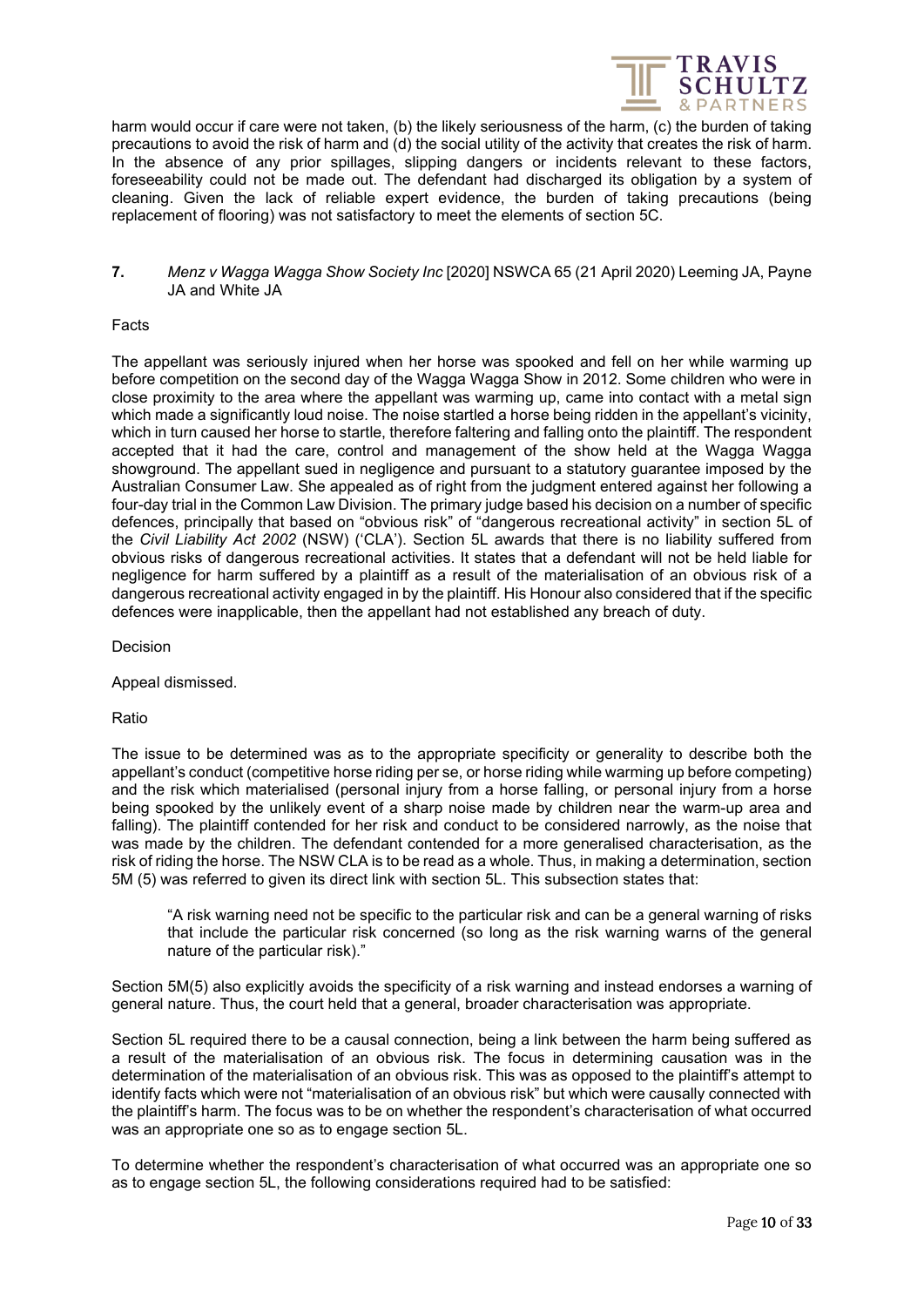

- "First, the obvious risk was in principle to be specified with a degree of generality;
- Secondly, the specification of the obvious risk was to be sufficiently precise as to capture the harm which resulted from its materialisation on the facts of the particular case;
- Thirdly, the obviousness of the risk was to be considered from the perspective of the plaintiff, prior to the incident occurring;
- Fourthly, a close causal connection was required between the harm and the risk which materialised; and
- Finally, the proper characterisation was fact-dependent, and would turn on the evidence in any particular case of what occurred, and why the risk was one that was obvious." [70]-[74]

It was ultimately found that the harm caused to the appellant was as a result of the fall. Despite the indirect cause being the noise made by the children, this did not deny the conclusion that the entirety of the personal injury could fairly be said to be "as a result of" the horse being spooked and the appellant losing control. While the precise mechanism of the appellant's horse being spooked may not have been obvious, the fact that her horse could be spooked by some stimulus at any time was obvious. The court made note of three inescapable facts on this point:

- There was no such thing as a bomb proof horse;
- Horses may at any time be spooked by a noise, a shadow or some other stimulus; and
- The rider runs a risk of serious injury in the event that a horse is spooked. [79]

Those facts made it appropriate to characterise the harm suffered by the appellant as the materialisation of the obvious risk of her horse being spooked by some stimulus.

The appellant sought to distinguish between a warm-up from participating in a competition, though the court did not accept this submission. It was not appropriate to separate the warm up from a 'recreational activity', but in any event, the warm up itself was in fact a dangerous recreational activity. Ultimately, riding a horse was found to be the relevant recreational activity, to which it was considered a dangerous one. Therefore, the challenge to the section 5L defence was not made out and the appeal was dismissed. On the basis of arguing negligence, the reasonable steps to be taken to avoid the risk were assessed. It was found that the proposal by the plaintiff that a steward be in the warm up area to stop children making noise, was not a reasonable step. It would not have prevented children from behaving identically somewhere else in the vicinity of the track. Nor would a reasonable person have taken such precautions. Of relevance is the issue of a risk warning. Under s 5M, there is no duty of care for a recreational activity where a risk warning is given. In this particular instance, the plaintiff had signed a waiver and it was argued that this was a risk warning given. It was determined that the waiver document outlining risks associated with the competition was not effectively a risk warning, as it was not directed to informing competitors of danger but rather extracting an acknowledgement of voluntariness and an indemnity. Lastly, in regard to the Australian Consumer Law ('ACL'), it was conceded that if section 5L applied, it would apply to defeat both the claim in negligence and any statutory guarantee under the ACL.

# <span id="page-10-0"></span>**8.** *Nihill v Vivien's Model and Theatrical Management; Lehanneur* [2020] NSWDC 131 (22 April 2020) Hatzistergos DCJ

# Facts

The plaintiff was a model under the management of the first defendant, Vivien's Model and Theatrical Management. The plaintiff was attending a photo shoot with the second defendant, that was arranged by the first defendant, in Sydney Harbour National Park when the accident occurred. The job was unpaid and was undertaken in order to add to the plaintiff's portfolio. The first defendant had always told the plaintiff that she did not have to do anything she was not comfortable doing while engaging in a photo shoot. Before the shoot began, the second defendants told the plaintiff of the dangerous nature of the trail, describing it as treacherous. Nonetheless, the plaintiff agreed to taking the trail. While the plaintiff was walking around rocks on the way to the rock pools she was to be photographed at, she slipped off a rock cliff and consequently fell a distance over four metres onto another rock formation below. The plaintiff therefore brought proceedings in tort for personal injuries arising out of this accident. There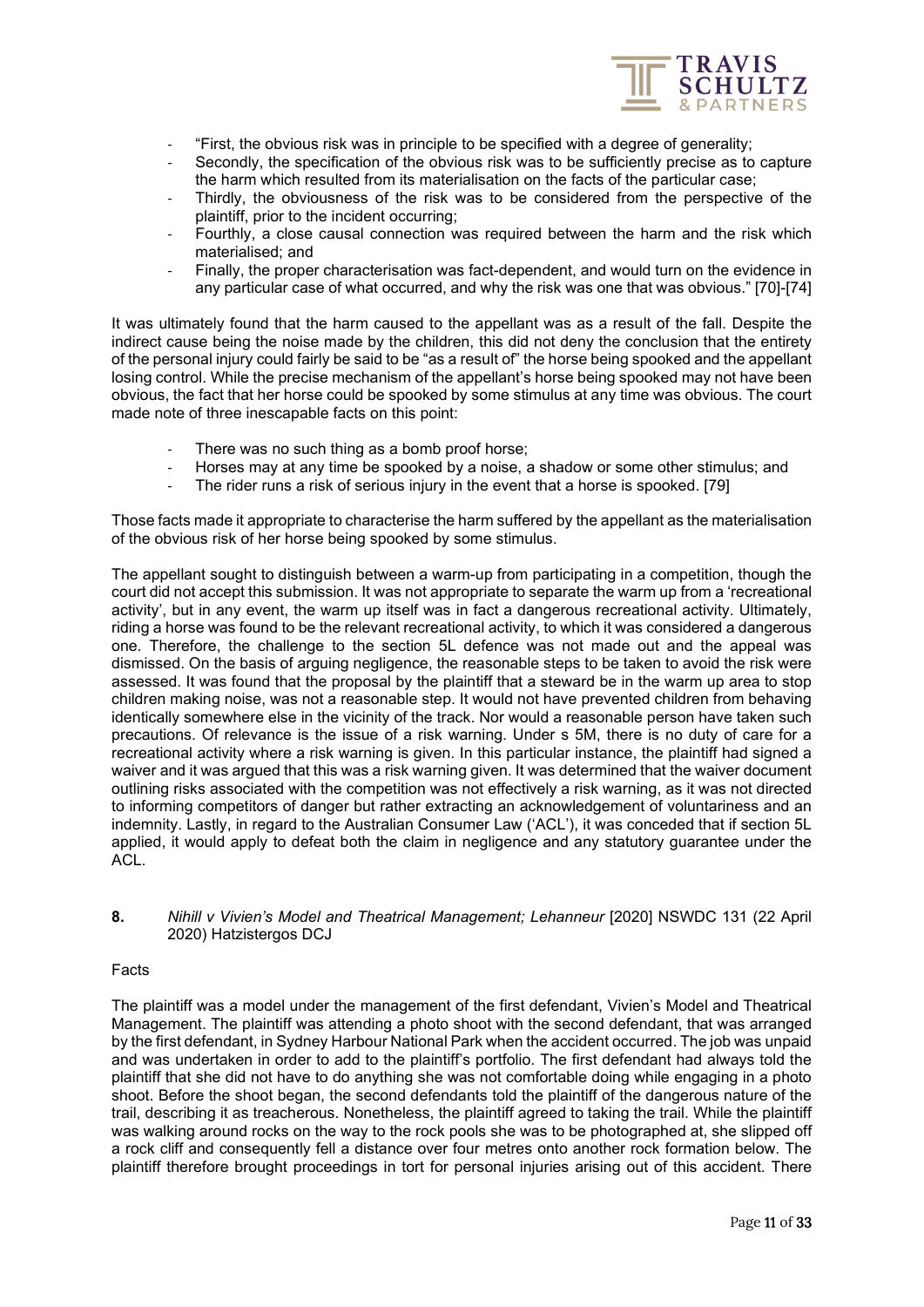

were some factual disputes surrounding the plaintiff's recollection of continuing on with the walk in unsafe circumstances compared to the other parties.

# Decision

Verdict and judgment for the defendants on the plaintiff's claim. The cross-claim was dismissed.

# Ratio

This judgment considered whether firstly, the plaintiff was involved in a recreational activity, and secondly, whether it was a dangerous one. It was found that the pursuit of going to the rock pool for a photo shoot was a recreational activity. On this point, the plaintiff contended that given the location was difficult to access, and there was no evidence to adduce its use for leisure purposes, that it was not a place under the Act. This argument ultimately failed given that the area travelled to was a public open space, being part of a national park. The fact that some parts were more difficult to access than others did not preclude it from falling within the legislative descriptor. The plaintiff accepted on a number of occasions that the pursuit to the rock pools was a dangerous one. She also accepted that when walking along the rocks on the seashore, they could be slippery, and there was a risk that she could injure herself. Despite the reassurances from the first and second defendant, their words would not have done anything to reduce the assessment of risk of physical harm in the eyes of a reasonable person in the plaintiff's position. Taking into account all of the circumstances, the recreational activity was held to have involved a likelihood of injury and seriousness of injury that was high, such that it amounted to a significant risk of physical harm. Thus, there was a dangerous recreational activity. In regard to the materialisation of obvious risk, the relevant risk of harm was of the plaintiff slipping and falling while walking on tidal rocks at Blue Fish Point. Given these findings, the defendants were found not to be liable in negligence for the harm suffered by the plaintiff.

The defendants further relied on section 5M(1) of the Act (no duty of care for recreational activity where risk warning). It was ultimately found on this ground that a sign warning of the risks of being injured either through the cliff edge giving way or use of climbing aids due to an unfenced 30 metre drop and rocks below, was not a risk warning of the recreational activity. It did not include the particular risk encountered by the plaintiff of slipping and falling while walking on tidal rocks. Advising the plaintiff that she did not need to continue if she was uncomfortable also did not constitute a warning of any risk. Further, the second defendant did not identify that warning given to the plaintiff at the car park (that the path is going to be treacherous and if she didn't want to do anything on the day she didn't have to) as constituting a warning of the general nature of the particular risk.

# Liability of First Defendant

The first defendant had a duty to take reasonable care in its position as exclusive agent manager. They had a constructive knowledge of the risk of harm in that they were aware that there was intention of the plaintiff and second defendant to go down to the rock pools, and that this involved taking the track down. Simply telling the plaintiff that she should not be doing anything she wasn't comfortable with was not an adequate response to the risk of harm. The probability of harm, if care were not taken, was high, as was the seriousness of such harm. The burden of auditing every location and photo shoot to which the plaintiff may attend was unreasonable. Though, the burden of passing on information to the plaintiff was not. Even if His Honour was satisfied that a reasonable person in the first defendant's position would have taken the precautions identified, it could not be satisfied that the failure to take those precautions caused the particular harm. The court also failed to find any causative link in the argument that had the plaintiff been enabled to wear appropriate footwear, it would have prevented the risk of harm, or the harm from materialising. The plaintiff would have undertaken the journey, appropriate footwear or not.

# Liability of Second Defendant

The relationship between the plaintiff and second defendant was not one which fell into a category in which the existence of a duty of care was established and well recognised. The parties attended as joint collaborators. The evidence established that the plaintiff was completely autonomous as to her decision to participate or cease to participate. No duty of care was owed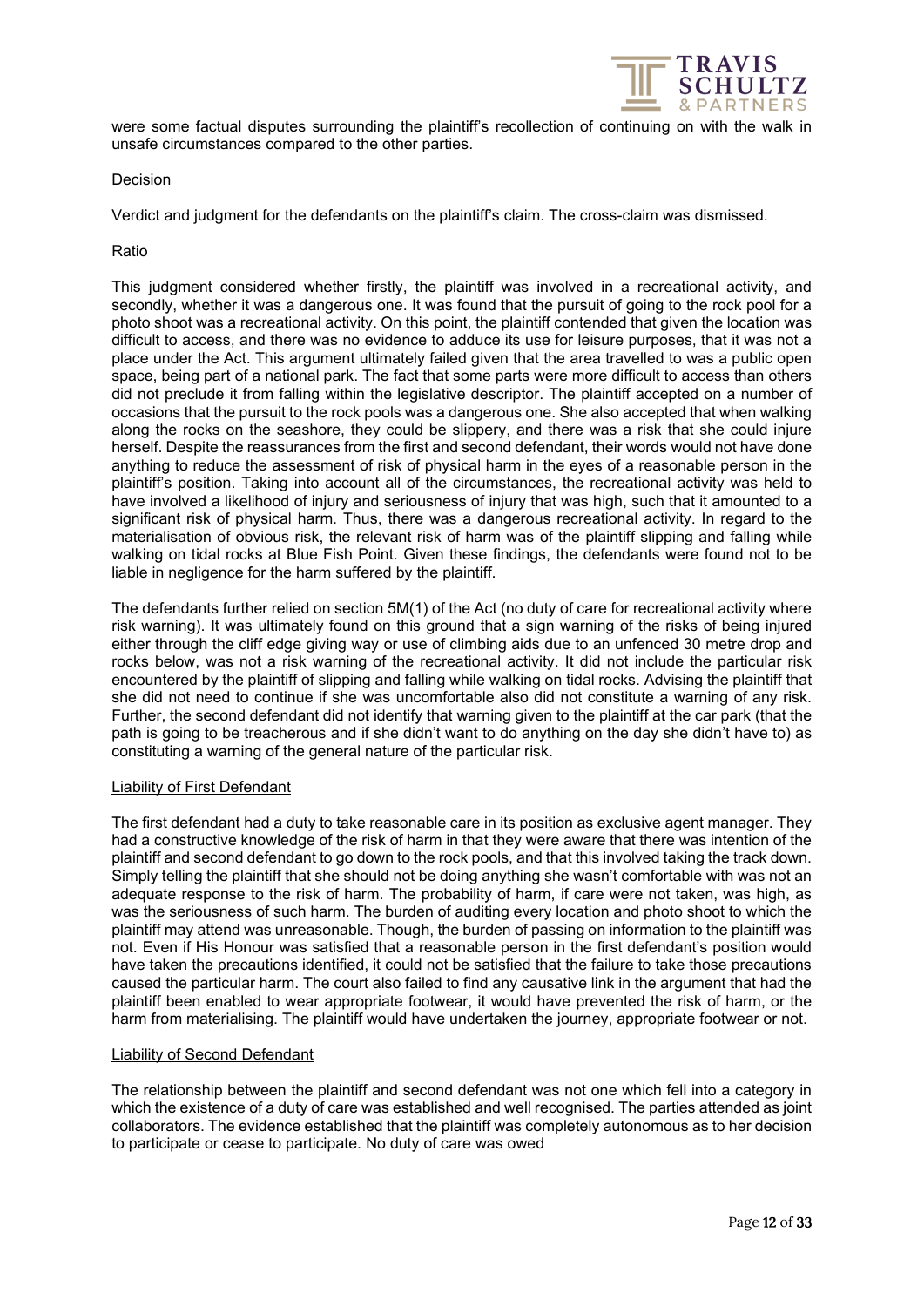

A separate argument was bought in that there was a failure on the part of the first defendant to ensure the plaintiff was appropriately insured. However, the evidence fell short of establishing any implied term that the first defendant would ensure that there would be appropriate insurance coverage for the plaintiff, or that the first defendant would ensure that second defendant had and maintained appropriate insurance to cover the plaintiff during the course of the job.

Even if it was found that duty of care was breached on part of the first defendant by not having insurance in place there was no evidence of the second defendant's capacity to satisfy any verdict the plaintiff may obtain.

# <span id="page-12-0"></span>**9.** *Kljusuric v Gajjh United Pty Ltd* [2020] ACTMC 14 (29 May 2020) Magistrate Morrison

# Facts

The plaintiff was injured when she slipped and fell at a McDonalds Restaurant on 17 September 2015. The plaintiff had been standing in an area between the McCafe part of the restaurant and the general service counter. When the plaintiff moved towards the counter, she slipped and fell as a result of grease deposited on the floor from food produced at the premises. It was conceded by the defendant that it owed the plaintiff a duty of care pursuant to the *Civil Law (Wrongs) Act 2002* (Vic), but denied that it had breached its duty of care to the plaintiff, and if such a breach was established, the defendant's acts or omissions did not cause the plaintiff's injuries. The parties agreed that should the court find for the plaintiff, the quantum of damages be agreed at \$120,000.00 inclusive of pre-judgment interest. The court heard evidence from lay witnesses and an expert engineer for each party.

# Decision

Judgment for the plaintiff.

# Ratio

The court heard evidence that approximately six months prior to the current incident, the plaintiff's knee had given way following a music lesson where she had been standing for one hour. Following that, the plaintiff wore a knee brace for about a week, but otherwise recovered. An issue in the proceeding, as agitated by the defendant, was whether or not the plaintiff's injury resulted from the slip, or if it was in fact her knee that had given way (subluxation) thereby causing her fall. The court was mindful of drawing inferences from apparent inconsistencies and accounts given by the various health professionals, and noted that it was not seriously contested that the plaintiff did not in fact suffer a subluxation of her knee at the time. In the circumstances, the judge was not persuaded that the evidence about how the plaintiff described the incident called into question the reliability of her evidence.

As to the state of the floor, the judge was satisfied that the floor, which was a dark coloured hard-tiled floor, reflected obvious shoe prints and marks and that those marks were the product of something on the floor and was not contamination brought in by pedestrians. The plaintiff described the floor as "greasy". A former employee of McDonalds gave evidence that there would from time to time be a build-up of grease between occasions when floor cleaning would take place. The court held that the photographs were consistent with the presence of grease on the floor, and as a matter of common experience, the presence of grease on such a floor is likely to lead to it being what may fairly be described as "slippery". It is necessary for the purposes of establishing causation that a plaintiff prove that it was more probable than not that the defendant's negligence was a necessary condition of the fall. As to the adequacy of cleaning procedures, the judge referred to the evidence of the former employee, which was that towards the end of the night the floor would be a bit slippery, and that if you had nothing to do and saw the floors needed cleaning you would ask permission to do so. The evidence impliedly indicated that it was not unusual for the floors to become a little bit slippery and suggested that there was an inadequacy in the cleaning routine that existed. With respect to causation, the judge observed that there was no direct evidence before the court as to the degree of slipperiness of the floor, however, some inferences might be drawn from other evidence, including the photographs and the evidence of the former McDonalds employee as to the surface becoming greasy and a bit slippery. As a matter of common sense, the extent of the deposit of grease on a hard-tiled surface affects the slipperiness of that surface. Accordingly, the court was satisfied that grease was present on the floor,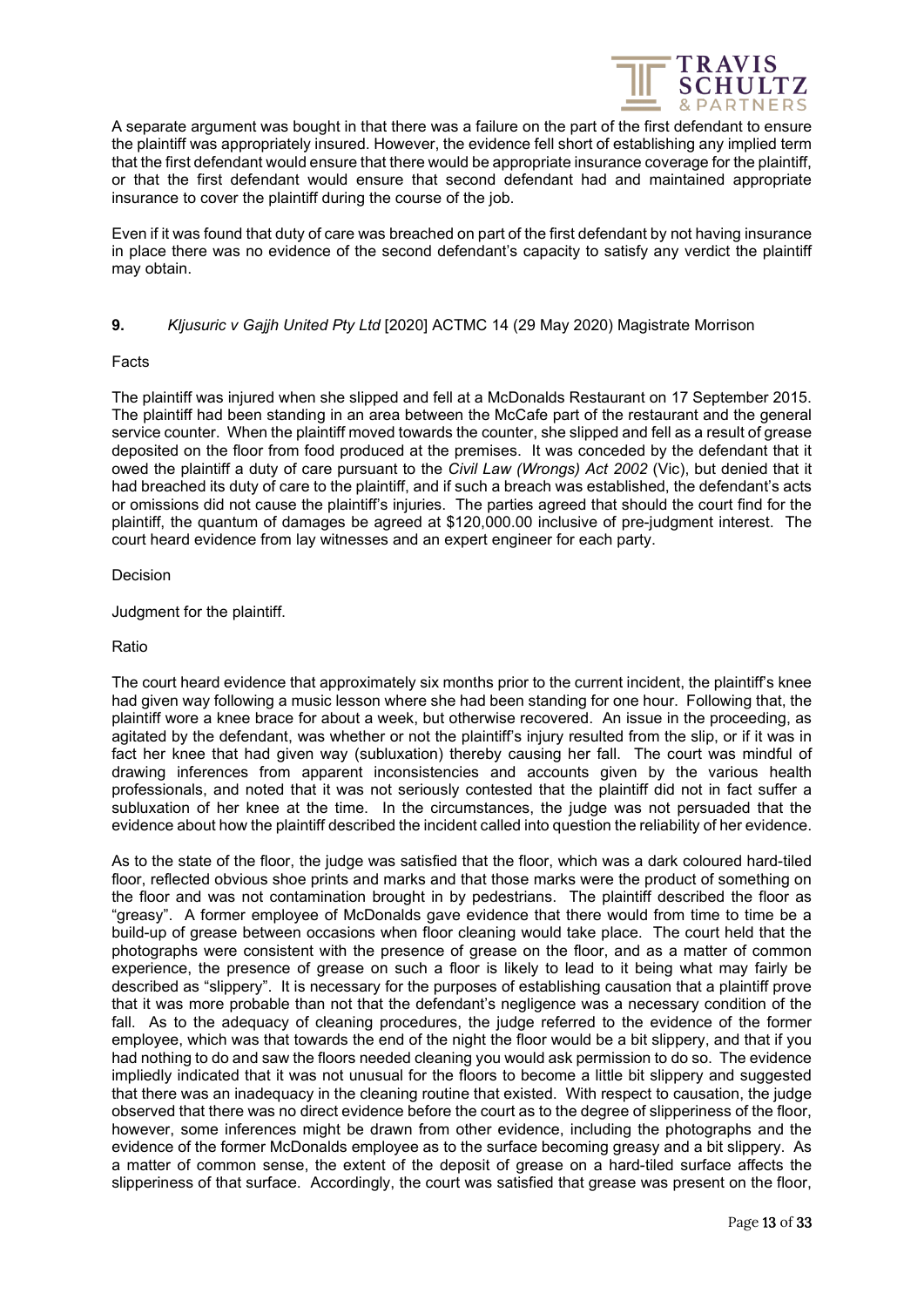

and that the presence of the grease caused slipperiness and a risk of injury which constituted a breach of the defendant's duty to take all care that was reasonable in the circumstances. The plaintiff's version of events was that she slipped and then suffered a subluxation of her knee, and the conclusion that spontaneous subluxation was unlikely is consistent with her version of events which the court accepted. The court held that the injury suffered by the plaintiff was caused by the defendant's breach of duty.

# <span id="page-13-0"></span>**10.** *Powell v JFIT Holdings Pty Ltd t/a New Dimensions Health and Fitness Centre* [2020] NSWDC 264 (4 June 2020) Judge Levy SC

#### Facts

On 14 February 2016 the plaintiff attended the defendant's gym. The gym floor was cluttered with various weights that had been left there by other gym members who had failed to put them away after their use. The plaintiff attempted to clear a floor space so that she could exercise. The plaintiff suffered an L4/5 disc prolapse in the course of relocating a 20 kg weight.

# Decision

His Honour found in favour of the plaintiff and awarded damages of \$551,097.62.

#### Ratio

His Honour found there was a reasonably foreseeable risk that a gym member might sustain injury while lifting equipment to clear away awkwardly strewn weights left in an untidy state on the floor. In response to this risk, a reasonable person would have taken the simple precaution of requiring its staff to inspect the weights area for tidiness and ensure the floor of the weights area was kept tidy. The defendant's failure to take this precaution amounted to a breach of the duty of care owed to the plaintiff. The defendant agitated for a finding of 50% contributory negligence on the basis the plaintiff ought to have asked for assistance to move the weights. This was rejected by His Honour because no staff were available to provide such assistance in any event. The defendant sought to rely on a waiver signed by the plaintiff as a defence to the claim. The waiver rested upon the definition of recreational activity. In this regard, the court found the clearing up activity undertaken by the plaintiff in the weights area was not a recreational activity, but merely a preliminary activity to recreational activity. Therefore, the defendant was unable to rely upon the waiver to exclude liability.

As to quantum, the plaintiff was 46 years old at the time of trial. She had undergone four surgeries to her spine as a result of her injuries. Despite having taken considerable sick leave, no claim was pursued for past economic loss. The plaintiff was employed in a senior administrative role earning over \$200,000.00 per annum. She had persisted with full time work and had been promoted despite her injuries. Notwithstanding, the plaintiff was awarded \$150,000.00 on a global basis for future economic loss.

<span id="page-13-1"></span>**11.** *Goondiwindi Regional Council v Tait* [2020] QCA 119 (5 June 2020) Morrison and McMurdo JJA and Burns J

#### Facts

The respondent (plaintiff) Paula Tait was injured on Sunday, 25 September 2016 when she was riding her motorcycle with a group of other riders on the Leichhardt Highway through the Mittengang Creek floodway. This floodway was located at Billa Billa on the Leichhardt Highway about 47 kms north of Goondiwindi.

The plaintiff had succeeded at trial and been awarded damages by Jarro DCJ in the District Court in Brisbane.

The respondent (plaintiff) suffered injuries when she struck a large pothole in the floodway which was at the time about 20cm deep and about 30cm wide and 1m long.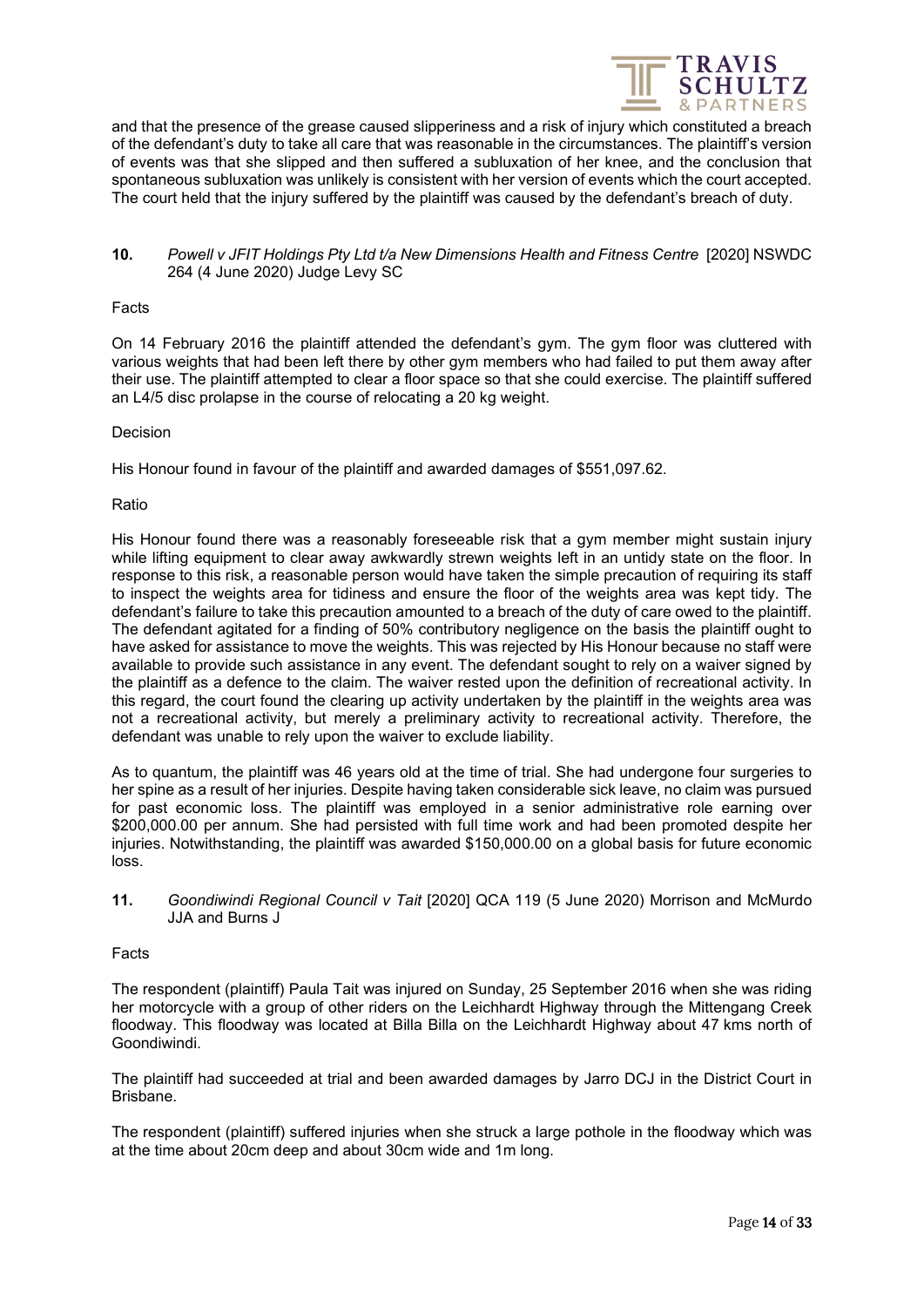

Between 13 and 20 September 2016 there had been unseasonable and considerable rainfall in the region. On the morning of 22 September 2016, a representative of the Council inspected the floodway and saw that there was pavement damage and observed that the sealed surface of the roadway had begun to strip and that potholes were beginning to develop. The Council's patching crew attended the floodway that day and erected a temporary sign with the words "rough surface" and "reduce speed". That was erected on both approaches to the floodway. There were no sandbags available because they had been used up in the previous days due to flooding. No other attempts were made to secure the signs. By the time the respondent (plaintiff) and her group of riders happened upon the floodway, the signs had fallen over and could not be observed.

The Council was obliged under an agreement with the State Government (the "RMPC") to maintain that area of the highway. That included an obligation to maintain an install signage.

The Council appealed the trial judges' decision.

Decision

Appeal dismissed.

Ratio

The court (Morrison JA, McMurdo JA and Burns J) unanimously dismissed an appeal. The court rejected an argument by the Council that the "particular risk" for the purposes of Section 37(2) of the *Civil Liability Act* was the particular pothole which the plaintiff happened upon. Section 37 of the *Civil Liability Act* provides:

- "37 Restriction on liability of public or other authorities with functions of road authorities
	- **(1)** A public or other authority is not liable in any legal proceeding for any failure by the authority in relation to any function it has as a road authority—
		- (a) to repair a road or to keep a road in repair; or
		- (b) to inspect a road for the purpose of deciding the need to repair the road or to keep the road in repair.
	- **(2)** Subsection (1) does not apply if at the time of the alleged failure the authority had actual knowledge of the particular risk the materialisation of which resulted in the harm."

Section 37(2) does not apply in the circumstance of the respondent's (plaintiff's) case because the risk here was that it had been identified by Council workers that potholes could develop or worsen and if that happened, a road user could be harmed. It was that risk which materialised and resulted in the harm to the respondent (plaintiff) (at [76] per Morrison JA).

#### Duty of Care

Because of the RMPC the Council had control over the highway and control over its condition. That control creates the duty of care under which the Council was obliged to exercise reasonable care to advert a danger to safety or bring that danger to knowledge of road users who might be at risk from it (at [93] per Morrison JA).

Per Morrison JA:

"The erection of the temporary signage was plainly a step taken by the Council workers to warn users, and in particular those approaching the floodway, that the surface of the roadway was rough and as a consequence their speed needed to be adjusted. In my view, the act of putting the signage up did at least two things. First, it was part of the performance of the obligation to exercise reasonable care to ensure that road users are safe. Secondly, it was in part performance of the obligation to manage traffic where maintenance work was to be done and warn road users of the risk posed by the road conditions (at [94]).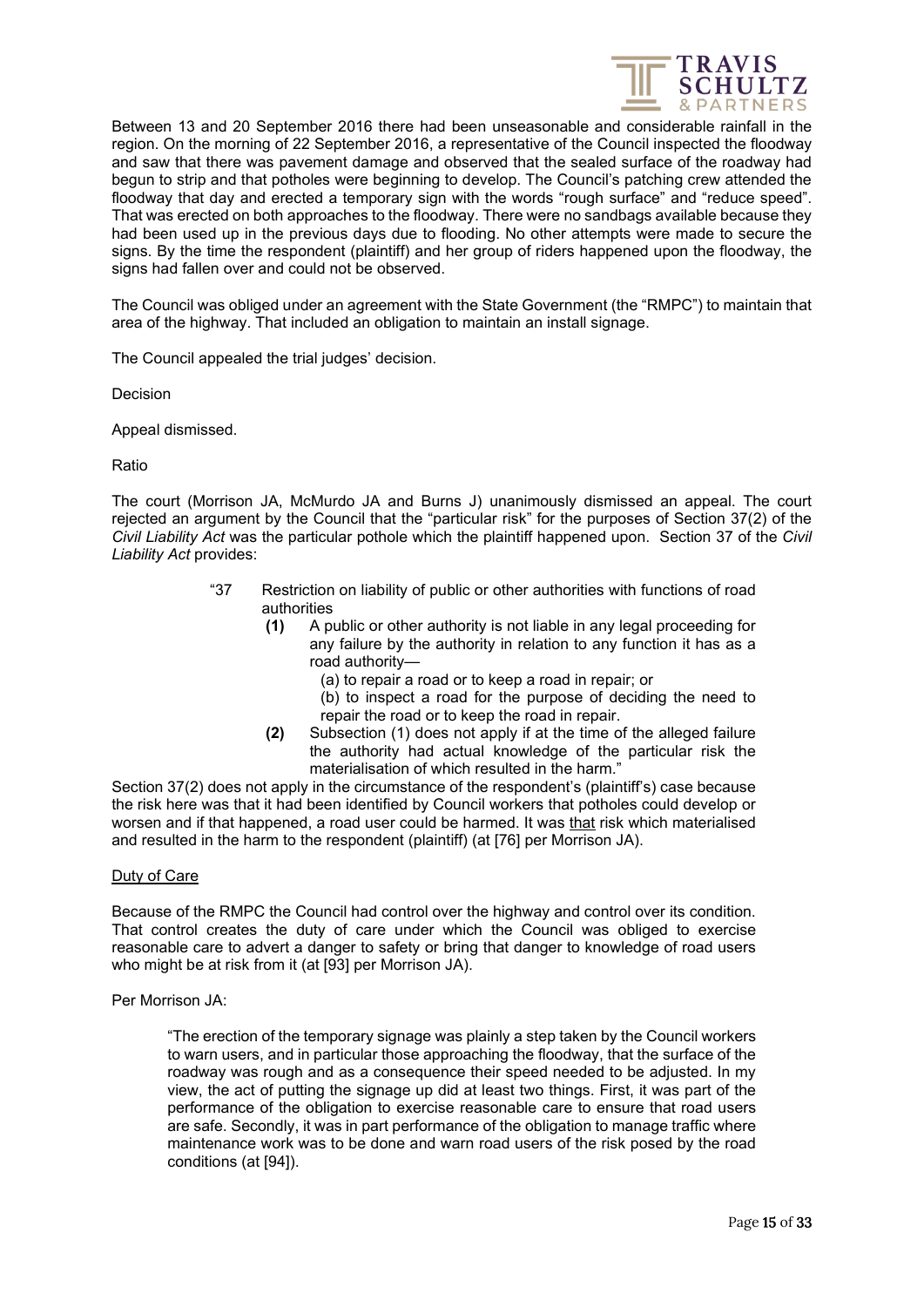

I would express that duty slightly differently, but conformably with His Honour's findings. In the circumstances, the duty on the Council was to take reasonable care in carrying out maintenance work on the roadway, including installation of warning signage, so as to not create a foreseeable risk of harm to users of the roadway from developing potholes (at [96])."

The difficulty for the Council was that those erecting the temporary signs knew that there were no sandbags available yet did nothing to secure the signs in place. Several alternatives were available: "For example, as Mr Everingham (the Council's supervisor of the patching crew) accepted, the patching crew could have used any heavy weight, or a star picket (which were available at the Council's depot). Another solution was to simply affix the temporary signage to the floodway signs, which were permanent (at [104])."

Per McMurdo JA:

"In this case, as the actions of the Council's employees demonstrated, there was a foreseeable risk of personal injury from the surface of the road being, or becoming, unfit for the passage of vehicles at what would ordinarily be a safe and lawful speed. The Council was bound to take reasonable care to avoid that risk. Pending the repair of the surface, this required the Council to erect warning signs, and to do so with reasonable care (at [130])."[1](#page-15-1)

# <span id="page-15-0"></span>**12.** *Baker v Bunnings Group Limited* [2020] NSWDC 310 (18 June 2020) Dicker SC DCJ

# Facts

The plaintiff was (then) a 67 year old lady who was injured when she attended at a Bunnings store at Port Macquarie on 25 October 2017. She intended to have three fence palings cut and reduced in size. She was crossing a concrete island with a view to entering into the timber yard at the premises. On these raised concrete islands there were items of stock such as some gas bottles, pool salt and the like.

As the plaintiff approached the timber yard entrance from the car park she saw a vehicle leaving through a boom gate so she retraced her steps, went around the island to near where the gas bottle cage was and walked across and took a step up onto the island. As she crossed the island, she did not see that there was a drop from the curb on the other side of the island close to the boom gate. She gave evidence that she thought the concrete continued without a change in height. She simply did not see or perceive the height differential. She suffered a significant injury to her ankle (which also dislocated in the incident).

# Decision

Judgment for the defendant.

Ratio

A number of witnesses were called including a number of Bunnings staff members. It was said that there had been no previous incidents of the type that befell the plaintiff.

It was found by the trial judge that the plaintiff simply did not see or perceive the height differential despite her having walked around the concrete island which has a clear curb without going down a step.

<span id="page-15-1"></span>**<sup>1</sup> On 13.11.20, the High Court refused the Goondiwindi Regional Council's application for special leave to appeal. The application for leave focused on the breadth of Section 37 of the** *Civil Liability Act***. After hearing from Counsel, Justices Nettle and Gordon were quick to refuse special leave. Justice Nettle delivered the decision in these terms:**

**<sup>&</sup>quot;In this matter, the Court is not persuaded that an appeal would enjoy sufficient prospects of success to warrant the grant of special leave. The application is dismissed, with costs." (at [L445-447]).**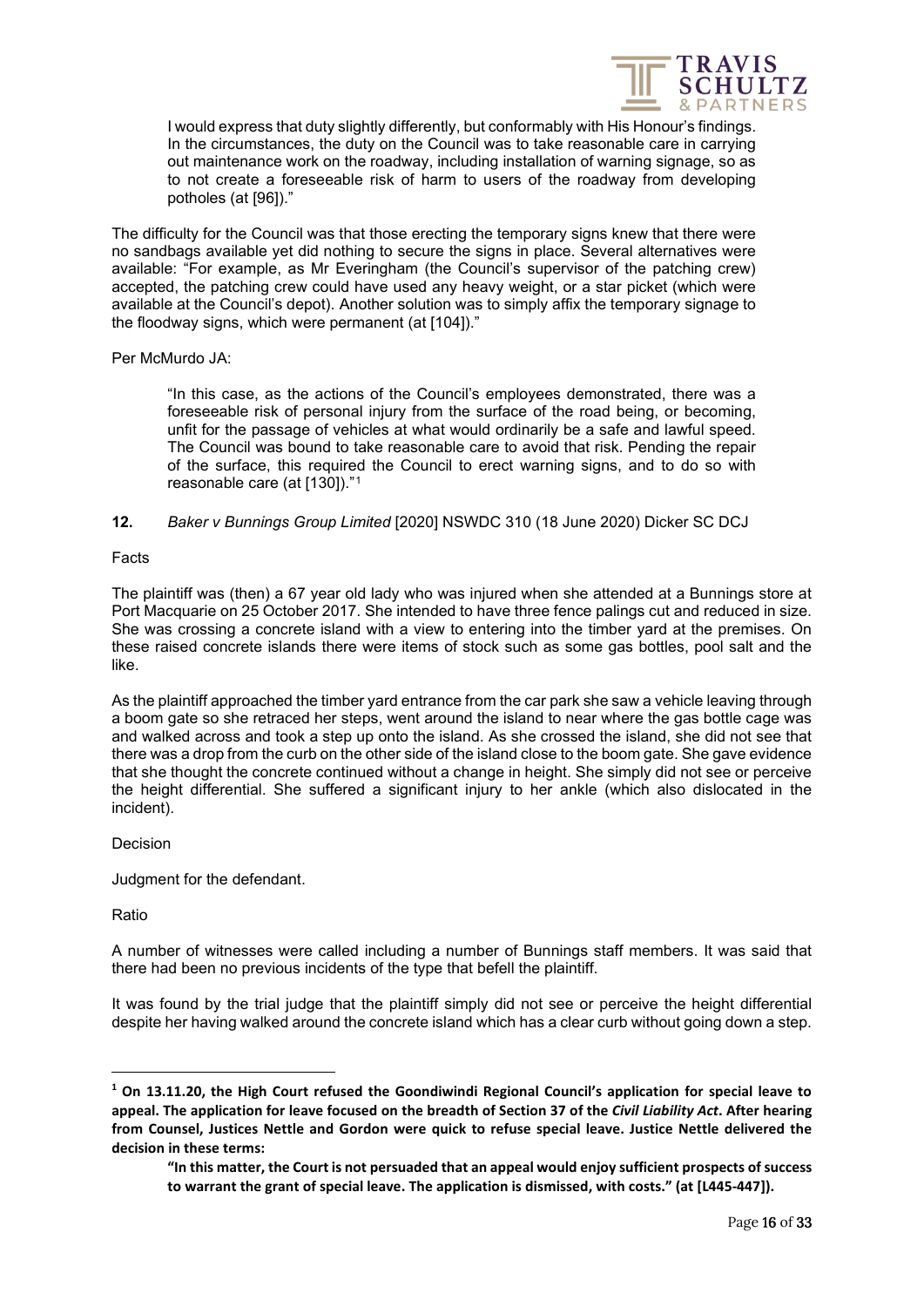

The expert called by the plaintiff, Mr John Dimopoulos (an engineer) provided a report and gave evidence. He had been led to believe that the plaintiff's incident occurred when she "realised there was a curb present however she was not expecting that the surface was damaged and uneven". The engineer recommended that the broken section be repaired. It found, however, that the concrete island had been designed in a way that there was a differential in height and that in fact it was not damaged in the way alleged. He had regard to incorrect assumptions in providing his opinion.

The trial judge found that the duty of care was:

"Based on the principles referred to in these cases, in my view the defendant owed the plaintiff as a customer attending a store controlled by the defendant, a duty to take reasonable care to avoid a foreseeable risk of injury to her arising from the state of the store or its car park over which a customer would traverse, on the assumption as an element contained in the scope of the duty of care, that the plaintiff would exercise reasonable care for her own safety." ([at 222]). "In my opinion, the relevant risk of harm in the present case was that customers of the Bunnings store walking across the concrete traffic island towards the pedestrian designated entrance of the timber yard having stepped onto the island, would not realise that there was a difference in height and a step down from the island and would fall and thereby injure themselves." ([at 224]).

"Section 5 of the CLA defines "negligence" as a failure to exercise reasonable care and skill. Whether there is negligence in the present case by the defendant as pleaded must be determined considering subsection 5B and 5C of the CLA." ([at 226]).

"These sections provide as follows:

"Division 2 Duty of care

5B General principles

(1) A person is not negligent in failing to take precautions against a risk of harm unless—

(a) the risk was foreseeable (that is, it is a risk of which the person knew or ought to have known), and

(b) the risk was not insignificant, and

(c) in the circumstances, a reasonable person in the person's position would have taken those precautions.

(2) In determining whether a reasonable person would have taken precautions against a risk of harm, the court is to consider the following (amongst other relevant things)—

- (a) the probability that the harm would occur if care were not taken,
- (b) the likely seriousness of the harm,
- (c) the burden of taking precautions to avoid the risk of harm,
- (d) the social utility of the activity that creates the risk of harm.

# 5C Other principles

In proceedings relating to liability for negligence—

(a) the burden of taking precautions to avoid a risk of harm includes the burden of taking precautions to avoid similar risks of harm for which the person may be responsible, and

(b) the fact that a risk of harm could have been avoided by doing something in a different way does not of itself give rise to or affect liability for the way in which the thing was done, and

(c) the subsequent taking of action that would (had the action been taken earlier) have avoided a risk of harm does not of itself give rise to or affect liability in respect of the risk and does not of itself constitute an admission of liability in connection with the risk." ([at 227]).

"I consider the elements in section 5B of the CLA in the light of section 5C as applied to the present case involving the plaintiff: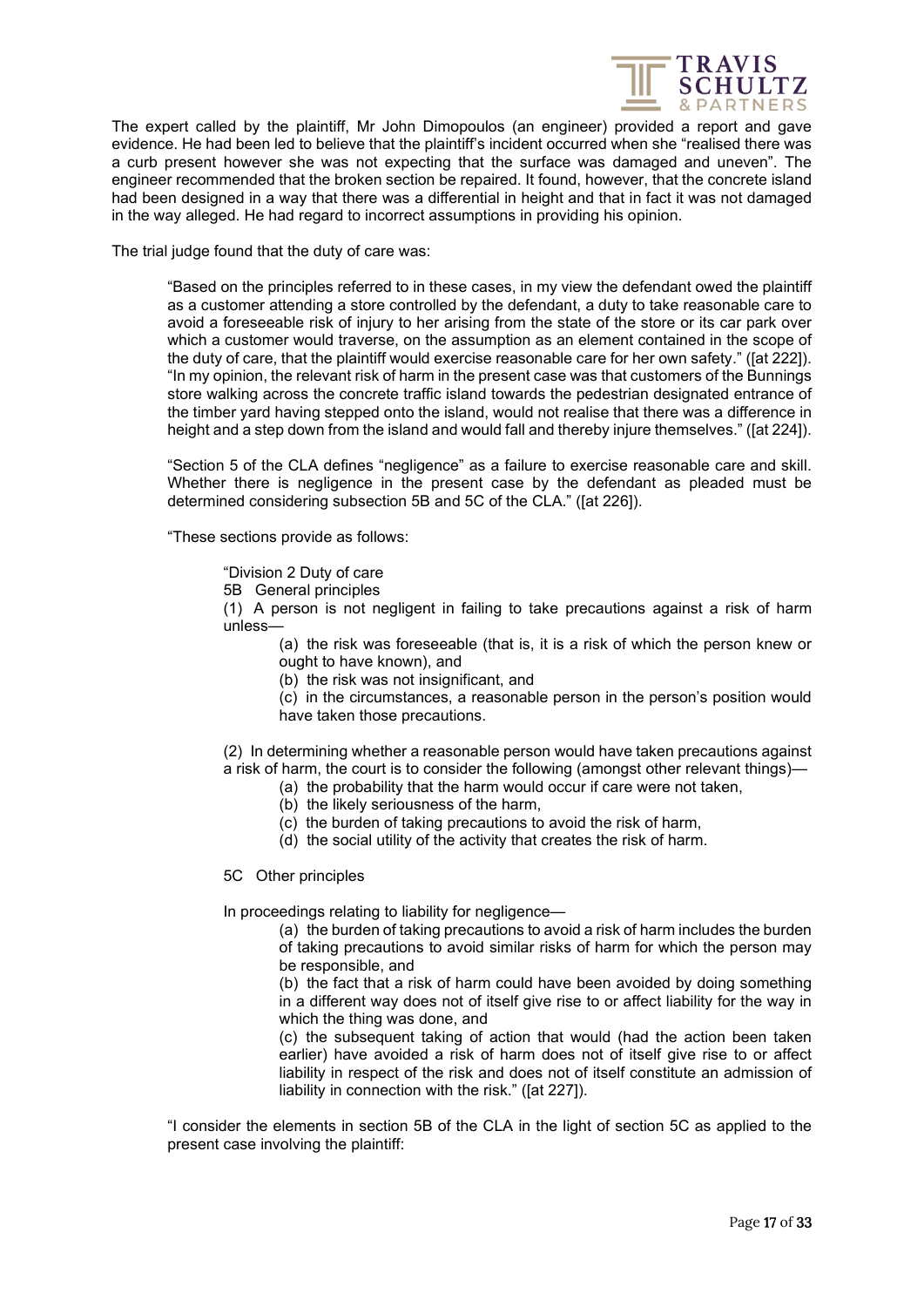

- **1.** The risk was foreseeable, that is, it is a risk of which the defendant knew or ought to have known – in my view, it was foreseeable, in the sense of being a risk of which the defendant ought to have known, that a customer of the Bunnings store may have walked across the concrete island in question and not seen or perceived the step down and variation in height of the kerb closer to the entrance. I accept the plaintiff's submission on this issue;
- **2.** The risk was not insignificant as the Court of Appeal made clear in *Bruce v Apex Software Pty Ltd* [2018] NSWCA 330 at [26], the question is whether the risk of harm was "not insignificant" and not whether the risk of harm was "not significant". The plaintiff submits that the risk in question was not insignificant. The defendant submits that this was not established and the risk of the plaintiff not seeing the kerb and falling was insignificant. The court had the benefit of the plaintiff's testimony, the testimony of the four witnesses called on behalf of the defendant, the report of Mr Dimopoulos and many photographs in Exhibits A and 1. As stated by Sackville AJA (with whom McColl JA agreed) in *Argo*, above, great care must be exercised in relying on photographic evidence, particularly in relation to perspective and distance. Here, however, the court had the benefit of the evidence of the various witnesses as to the photographic evidence as well as their own independent observations. I take into account all the evidence I have referred to, including the fact that there were no previous falls recorded or reported as far as the defendant's witnesses were aware. I also take into account that a person crossing the island would have taken a step up to begin with thus alerting them to the potential for a step down. I take into account the varying height of the relevant kerb and the similar colour of the kerb and the roadway beyond. I take into account the regular use of the island by patrons to access the pedestrian designated access to the timber yard. Taking all of these matters into account, in my view the risk of a fall was insignificant in the present case. This was the first time, to the knowledge of the defendant's witnesses, that anyone had fallen as the plaintiff had;
- **3.** Whether a reasonable person in the position of the defendant would have taken the precautions indicated – I consider this issue in the light of the evidence I have already referred to. I take into account the degree of pedestrian traffic which the defendant's witnesses have indicated they observed crossing the island. I take into account the similar colour of the various surfaces and the cutaway and tapering nature of the kerb. However, all the evidence indicates that there were no prior falls at or near the vicinity of the island of which the witnesses were aware. Even taking into account Mr Dimopoulos's view and the "damage" he refers to, in my view a reasonable person in the position of the defendant in the present case would not have taken the precautions pleaded and particularised. This includes painting or otherwise delineating the kerb or preventing people walking across it in particular. I do not accept that the measures indicated in paragraph 7.14 of Mr Dimopoulos's report were steps which a reasonable person in the position of the defendant would have taken. In my view, in the light of the oral evidence and the photographs, the step down from the kerb was obvious to a reasonable person in the position of the plaintiff. The relevant senior employees of the defendant were not aware of any previous falls from the island;
- **4.** The probability that the harm would have occurred if care were not taken in my view the probability is very low. In my opinion it was not probable at all that a reasonable person exercising care for their own safety, having stepped up onto the island, would not have seen the stepdown from the kerb;
- **5.** The likely seriousness of the harm a person not seeing the kerb and falling down may involve serious injury to themselves;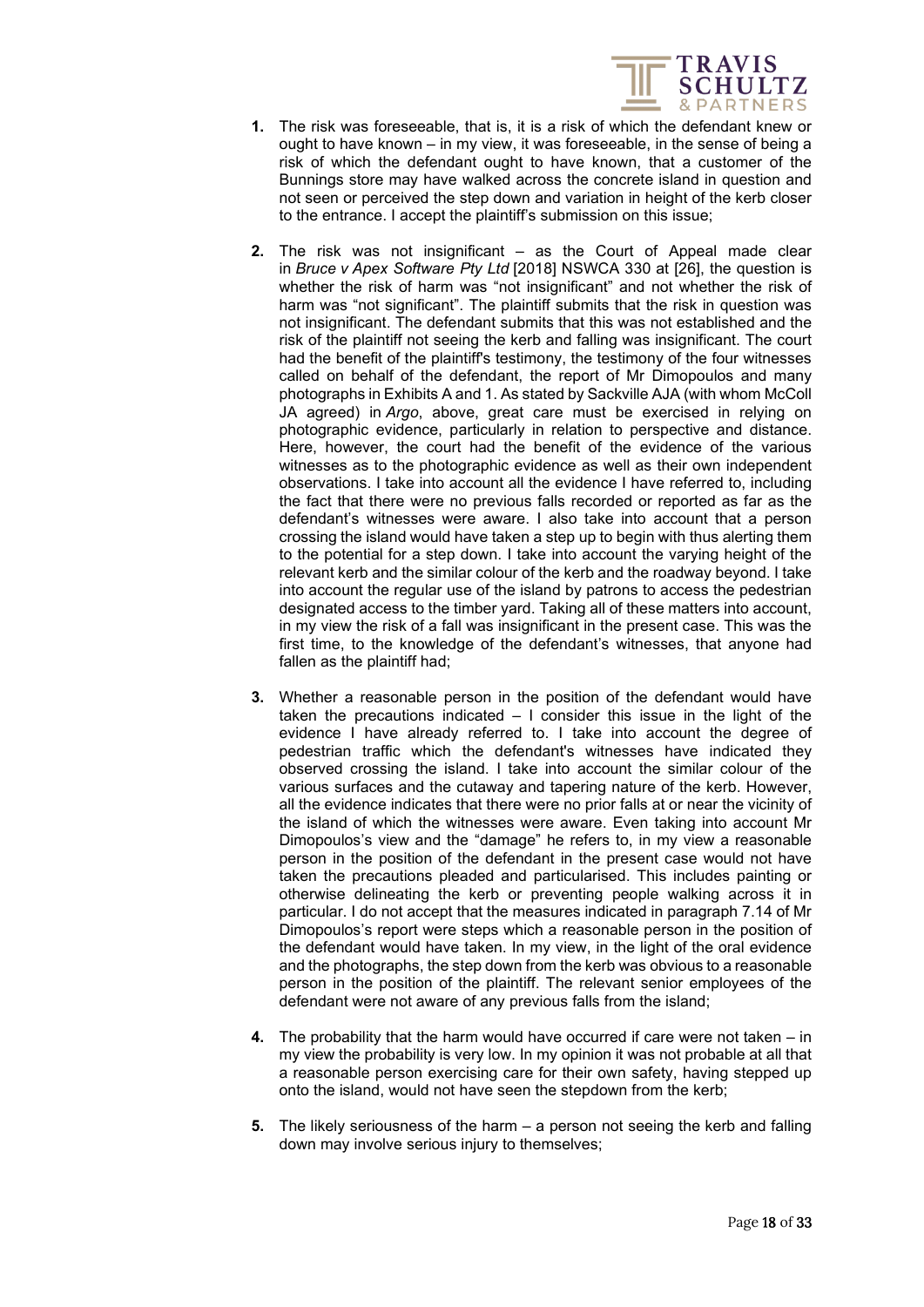

- **6.** The burden of taking precautions to avoid the risk of harm there was not a significant burden on the defendant in taking the specific precautions which Mr Dimopoulos refers to in paragraph 7.14 of his report. This is in the plaintiff's favour. I also take into account the particulars of negligence in paragraph 15 of the Statement of Claim and the response to the request for further and better particulars which was provided by the plaintiff's solicitors dated 14 December 2019;
- **7.** The social utility of the activity that creates the risk of harm it is important that people have safe access to shopping stores including in the car park. This is a relevant factor;
- **8.** The risk of injury in falling from the kerb is in my view from all the evidence obvious;
- **9.** Taking into account all of the matters I have indicated, in my view a reasonable person in the position of the defendant in the present case would not have taken any of the precautions recommended or pleaded. There were no prior accidents recorded in evidence involving the kerb. Any person mounting the kerb closer to the disabled car spot would have reasonably expected the possibility of there being a step down. All of the defendant's witnesses said that the kerb was obvious to them. I take into account that they worked there, had crossed it many times, and when they examined it after the fall, did so with knowledge that a fall had occurred. I take into account the similar colour of the areas and the materials used. There was simply no history in evidence of any falls involving the area. In addition, I take into account my own views of the photographs in the light of the oral evidence recognising that care must be exercised in doing so. I also note the variation to the kerb by the design cutaway and the effect this has on appearance of the kerb face. In my view, the step down is readily apparent on all the evidence." ([at 229]).

"Taking into account all of the matters I have set out above, in my view there was no breach of duty of care by the defendant. I have considered each of the particulars of breach in the Statement of Claim and the report of Mr Dimopoulos in coming to that conclusion. I have also considered the various detailed submissions made by the plaintiff in favour of there being a breach in the present case." ([at 230]).

In any event, the risk of the plaintiff falling if she did not exercise reasonable care for her own safety or the obvious risk in section 5F of the CLA ([at 234]).

# Contributory Negligence

Even if the plaintiff had been successful, a reasonable person in the position of the plaintiff should have regard to what they knew and exercised care near the entrance to the timber yard and have perceived the curb and avoided the accident. In the circumstances, contributory negligence would be assessed at 20%.

# <span id="page-18-0"></span>**13.** *Bowman v Nambucca Shire Council* [2020] NSWSC 1121 (21 August 2020) Walton J

# Facts

The plaintiff sustained injuries when he slipped and fell on a boat ramp at Forster Beach in New South Wales. The defendant had the care, control and management of the boat ramp. The boat ramp was constructed with the approval of the defendant. Situated proximate to the concrete ramp was a warning sign. Prior to the accident, the defendant was aware that the boat ramp was slippery due to contamination by moss and other vegetation and had erected an area pictogram with written warning signs that the ramp was slippery. On the day of the accident the plaintiff was washing his feet in the water on the lower part of the ramp. It was known by the defendant that the ramp was not only used for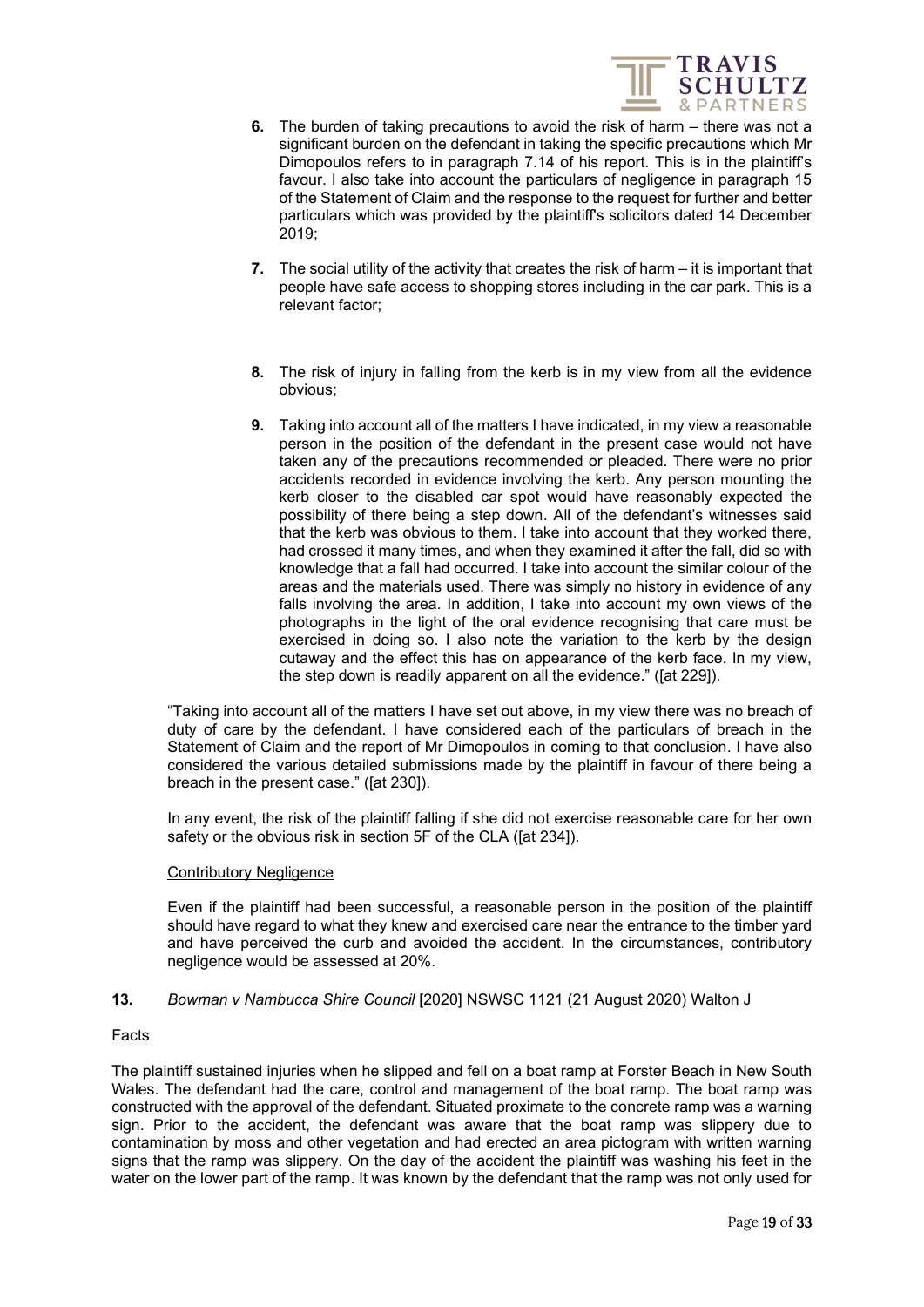

boat access, but also by pedestrians. The plaintiff brought a claim in negligence alleging that the council was under a duty to take precautions against the risk of harm. It was alleged that the risk was foreseeable, not insignificant and that in the circumstances, a reasonable person in the defendant's position would have taken precautions. The defendant argued that the precautions which it took with respect to the ramp, including a routine system of cleaning and signage were reasonable and sufficient to satisfy any obligation and further argued the availability of the defences under the *Civil Liability Act*  2002 (NSW) (CLA).

Decision

Judgment for the defendant.

Ratio

The defendant relied on statutory defences in the CLA. In particular:-

- There was no duty of care for "recreational activity" where the risk was the subject of a risk warning;
- Injured persons are presumed to be aware of an obvious risk and that there is no liability for the materialisation of an inherent risk; and
- The defendant is a public authority limited by financial and other resource constraints in exercising its functions.

The trial judge set out the recreational activity defence provisions and the legal principles behind those. The judge concluded it was uncontroversial that the plaintiff's activities at the time of the accident, namely, walking towards the beach or seawater to join his son after having afternoon tea at a picnic spot, meets the definition of recreational activities under the CLA.

The plaintiff was, at the time of the accident, engaged in a recreational purpose being a pursuit or activity engaged in for enjoyment, relaxation or leisure. The risk of slipping down the boat ramp was subject to a "risk warning" to the plaintiff. The warning sign at the entrance to the ramp contained a specific icon depicting slippery ground (with squiggles), and depicts a person slipping over onto their back and the words "slippery area". It was not necessary that the risk warning be specific to the particular risk concerned, so long as the risk warning warns of the general nature of the particular risk. It is not necessary for the defendant to prove that the plaintiff in fact received or understood the warning or was capable of receiving or understanding the warning. However, in this case, the plaintiff conceded that he was aware from previous visits as to the existence of the sign, accordingly, and pursuant to section 5M(1) of the CLA, the defendant did not owe a duty of care to the plaintiff in the circumstances of the accident to take care in respect of the risk of slipping when walking down the boat ramp. As to the risk of harm, the judge held that in the present case, the relevant risk of harm was the risk of a pedestrian might slip on the ramp and suffer physical injury. The court went on to determine whether or not it was an obvious risk, and held that in making the assessment, the court will take into account the age and level of experience of the plaintiff. The risk may be obvious, even if it has a low probability of occurring, and the plaintiff's actual knowledge of the risk of harm is irrelevant except in so far as it is relevant to the forward looking enquiry as to whether or not the risk would have been obvious.

During the course of the trial, the plaintiff conceded that he had fished from time to time as a child, had used boat ramps in many places in the past, that he had seen the boat ramp at Scotts Head before the date of the accident and knew that the boat ramp would have been covered in seawater from time to time and that vegetation can grow on it. He had also experienced his car wheels spinning on a different boat ramp because of the slipperiness and because of things that were on the ramp, and that he had seen the ramp at Scotts Head underwater from time to time and that on those occasions a ramp being wet would have been prone to being slippery and that he would approach any boat ramp on the basis that it could be slippery. The judge concluded the risk whilst walking on a marine surface such as a boat ramp due to the wetness and marine growth is a matter of common knowledge, and furthermore, the plaintiff walked behind the warning sign and commenced walking in a westerly direction and therefore had an unobstructed view of the boat ramp in daylight. The plaintiff's approach to the ramp indicated there was a downward gradient and all of these factors made the risk an obvious one.

On the issue of contributory negligence, and in case it was required, the judge held that 10% should be apportioned to the defendant and 90% to the plaintiff. Upon the findings of the court pursuant to 5M of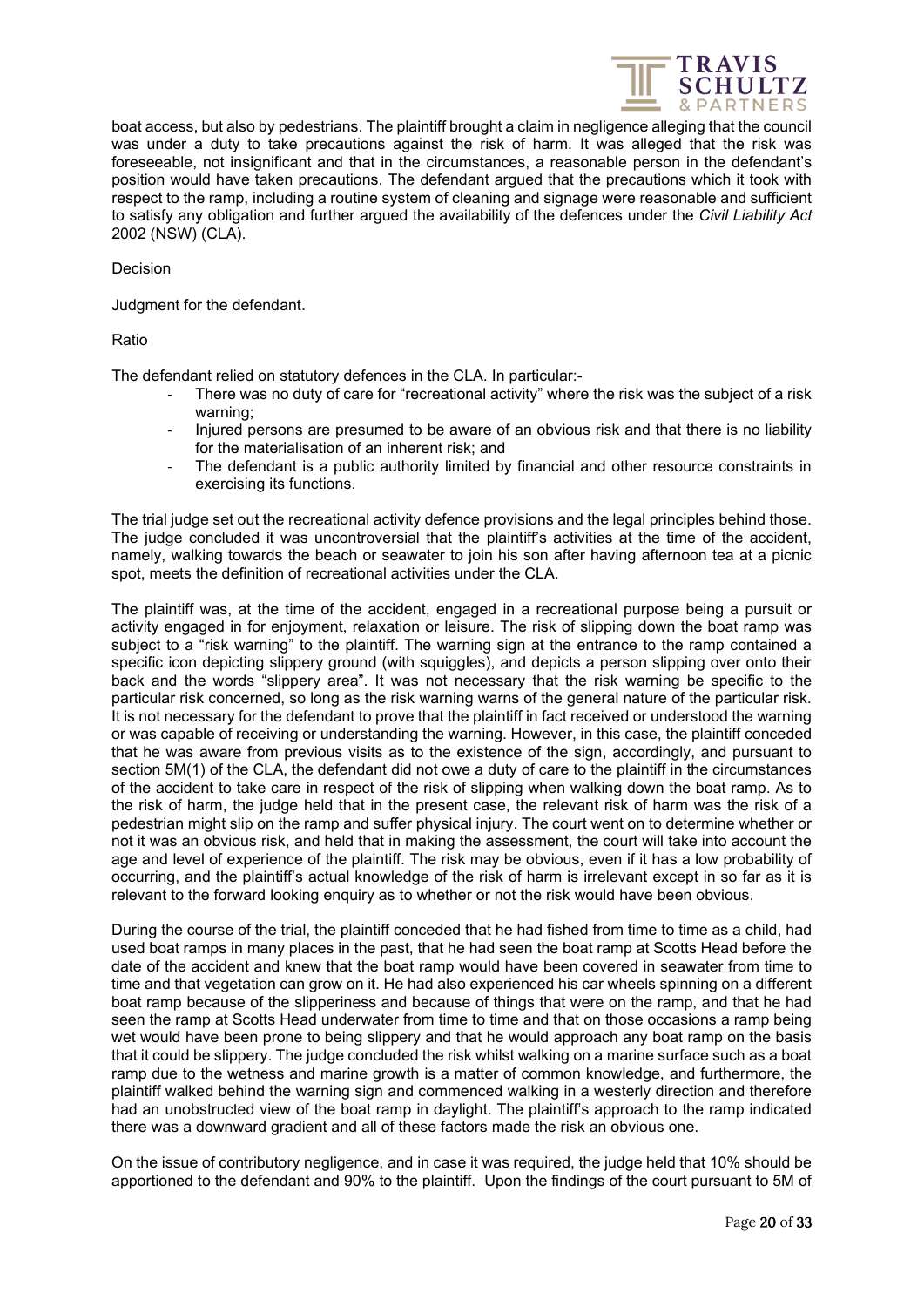

the CLA, as to the breach of duty and causation, the plaintiff's claim in negligence failed. The plaintiff had not established liability.

# <span id="page-20-0"></span>**14.** *Greenslade v Hiew* [2020] WADC 120 (1 September 2020) Staude DCJ

#### Facts

On 22 June 2013, Mr Greenslade entered into a handwritten tenancy agreement with Mrs Hiew, the property owner. Mrs Hiew had owned the premises as an investment property for around 20 years. Immediately before entering the tenancy agreement, Mr Greenslade inspected the property and gave evidence he identified numerous defects with the property at that stage, none of which Mrs Hiew resolved.

On 11 January 2015, Mr Greenslade was walking through the house when the ceiling suddenly, and without warning, collapsed onto him.

#### Decision

Mr Greenslade's claim was dismissed.

#### Ratio

Mr Greenslade argued that Mrs Hiew was under a duty to inspect the ceiling and had failed to do so – had she done so, the defects in the ceiling would have been discovered and repaired before the ceiling collapsed. Central to this argument was a determination of whether the ceiling exhibited any signs of defect or damage before it collapsed. This necessarily involved consideration of what actually caused the damage in the ceiling. Counsel for Mr Greenslade articulated the critical issue in this way:

"In the absence of some special contractual arrangement, notice of defect or a legislative requirement, ordinarily, the landlord does not have an affirmative duty to inspect, although such a duty may arise in the special circumstances of the case".

While Mrs Hiew had never engaged any building inspector or similar expert to look at the premises to detect defects or maintenance issues, the court was willing to accept that a properly constructed ceiling would not ordinarily require repair or maintenance unless a problem became evident.

The court found that at no time before the ceiling collapsed was there any sign that the ceiling was in a dangerous state or that it needed repair. The court rejected Mr Greenslade's evidence about prior defects observed at the commencement of the tenancy – in any event, this evidence was irrelevant because the court found the damage which ultimately caused the ceiling to collapse was sustained in late 2014 as a result of severe weather events (after the inspection).

Affirming the decision of *Jones v Bartlett* [2000] HCA 56 and *Northern Sandblasting Pty Ltd v Harris* [1997] HCA 39, the court found that in these circumstances, Mrs Hiew was under no duty to inspect or repair the ceiling. There were no special circumstances that created any affirmative duty to inspect the ceiling at the commencement of the tenancy, or at any time prior to the ceiling collapse. The court concluded the ceiling collapsed without any observable sign of damage or defect.

# <span id="page-20-1"></span>**15.** *Keven Gors by his Plenary Administrator Janet Christine Gors v Tomlinson* [2020] WASCA 164 (30 September 2020) Quinlan CJ, Murphy JA and Vaughan JA

# Facts

The appellant suffered significant injuries after he fell through a laserlite patio roof at a property owned by the respondents.

The appellant and the respondents were neighbours, and on the day of the accident the appellant had attended the respondents' property for the purposes of removing a Solahart hot water system from the roof of the respondents' house, so that the appellant could reuse some of the parts of the unit.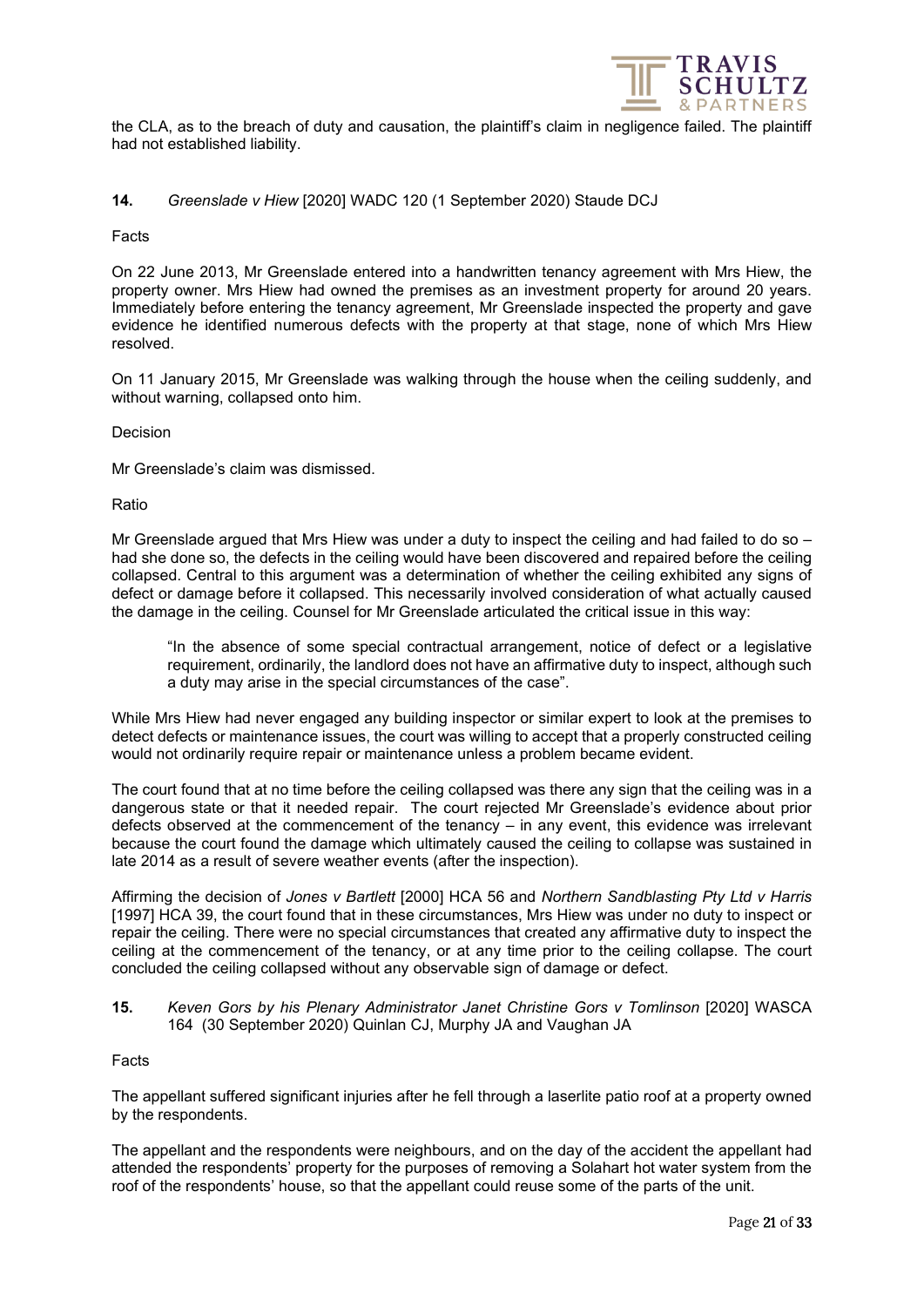

The male respondent was at home at the time of the incident, however, the female respondent was not. The male respondent played no role in planning how the appellant and his brother were to go about the task of removing the unit.

The appellant sued the respondents for damages on the basis they were in breach of their duty of care to the appellant, as occupiers of the property, by failing to warn the appellant of the risk of stepping on the patio roof. At trial, the appellant's trial was confined to that failure to warn. The appellant was unsuccessful at trial and appealed the decision.

Prior to the day of the accident, the appellant had visited the respondents' property on numerous occasions, with the judge finding that the appellant could not have been unaware the patio roof was translucent. The parties had agreed that at all material times the patio roof was unsafe to walk on.

The appellant had accessed the tiled roof of the house using a ladder. In the process of walking backwards along the tiled roof, having unbolted the unit, the appellant put the unit down. The appellant, without looking behind himself, took two steps backwards and fell through the patio roof.

The appellant relied upon a duty of care owed under Western Australian Occupiers Liability Legislation, together with the general duty of care under the *Civil Liability Act* (CLA). Ultimately, the case at trial was confined to whether the respondents owed the appellant a duty to warn of risk of harm associated with the patio roof. That risk was the risk of the appellant suffering an injury by stepping onto and falling through the patio roof.

At first instance the issue was the scope of the duty, namely whether the scope of the duty of care (existence of such a duty not being in contest) extended to a duty to warn of the risk of harm associated with the patio roof.

At trial it was submitted there were no relevant inconsistencies between the two pieces of legislation with counsel for the appellant at trial accepting the appellant's case came down to a failure to warn.

Of relevance to the trial judge dismissing the appellant's action at first instance were the provisions of the CLA dealing with obvious risk.

Specifically: -

- an obvious risk to a person who suffers harm is a risk that, in the circumstances, would have been obvious to a reasonable person in the position of that person (section 5F(1));
- in determining liability for damages for harm caused by the fault of a person, the person who suffers harm is presumed to have been aware of the risk of harm if it was an obvious risk, unless the person proves on the balance of probabilities that he or she was not aware of the risk (section 5N(1)); and
- a person (the defendant) does not owe a duty of care to another person (the plaintiff) to warn of an obvious risk to the plaintiff (section 5O(1)).

His Honour, at first instance concluded: -

- (a) the risk of harm was an obvious risk;
- (b) the appellant had not proved he was not aware of the risk; and
- (c) the respondents did not therefore owe a duty of care to the appellant to warn of the risk.

The judge at first instance also considered, independent of the "obvious risk" provisions of the Act, that in any event, having consideration to the *Occupiers Liability Act* and the CLA, the risk of harm to appellant was not a foreseeable risk of which the respondents were required to warn the appellant and that a reasonable person in the position of the respondents would not have warned the appellant of the risk of injury to him.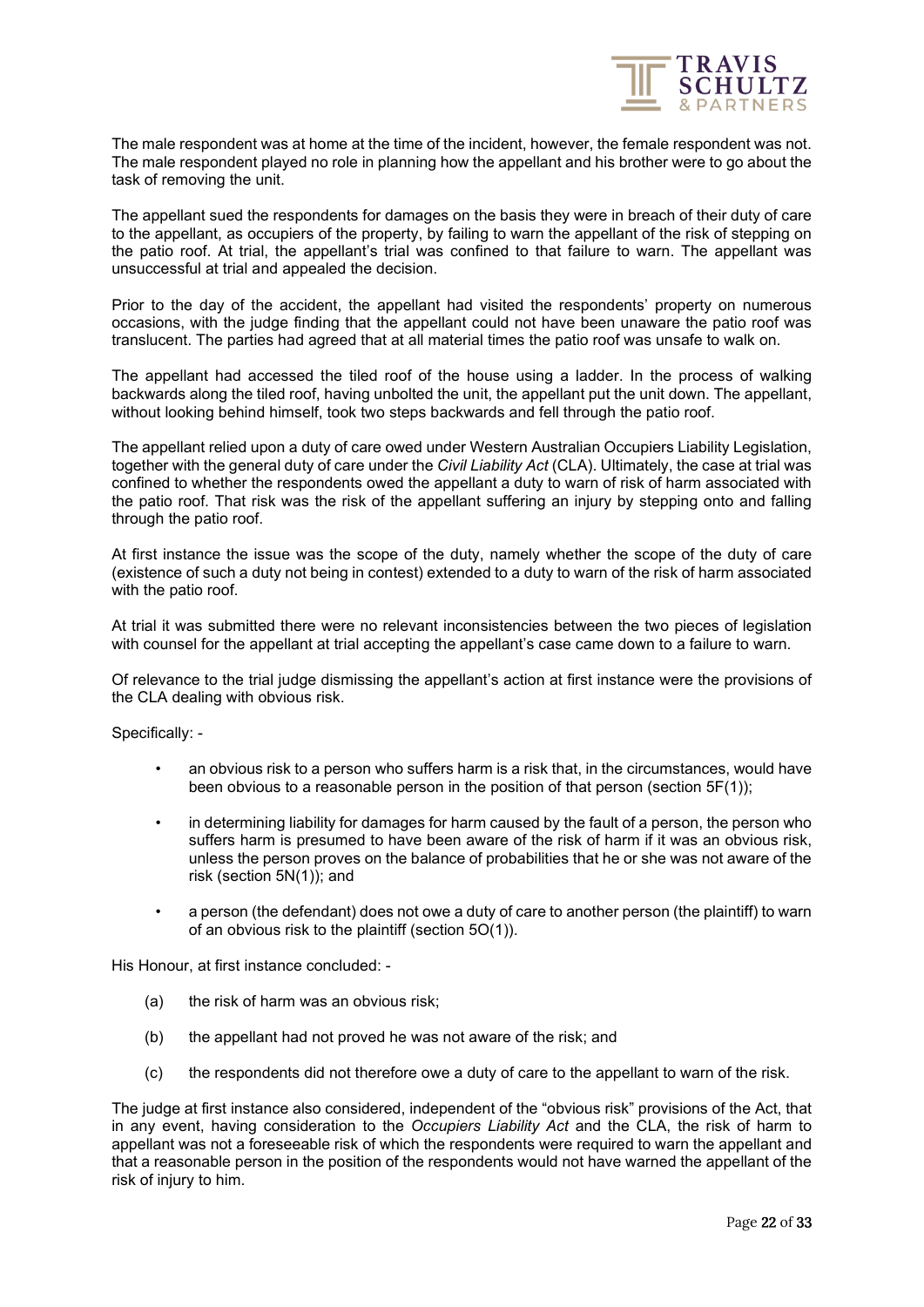

Lastly, the trial judge, in dealing with the issue of causation, determined that he could not be satisfied it was more probable than not that, but for the failure on the part of the first defendant to give a warning to the plaintiff, that the patio roof would not bear his weight, and that if he stepped onto it he could fall and be seriously injured, he would not have stepped back without looking and fall onto the patio below.

Decision

Appeal dismissed.

Ratio

In dismissing the appeal the court considered the five grounds of appeal which challenges included the findings that the risk of injury to the appellant was not foreseeable, that the trial judge erred in failing to properly interpret the provisions of the CLA concerning obvious risk, and that a warning would have had no effect in any circumstances.

The court considered the appellant's approach to the appeal ignored the learned trial judge's findings entirely.

The Court of Appeal identified: -

- **(a)** authorities made it clear that in some circumstances a foreseeable risk is so obvious and the remoteness of the likelihood of it eventuating may be such that reasonableness may require no response to the risk at all, being what the trial judge concluded in this case;
- **(b)** the trial judge was not in error in concluding that the risk of harm to the appellant was not a foreseeable risk of which the respondents were required to warn;
- **(c)** there was no evidence before the court that stood in the way of the learned trial judge's finding that the risk of stepping onto the patio roof was obvious and the challenge to the finding that in the circumstances the risk of harm in stepping onto the patio roof would have been obvious to a reasonable person in the position of the appellant failed;
- **(d)** the appellant's submission that section 5O would only be engaged where the common law defence of volenti non fit injuria is pleaded, was not supported by text, context purpose or authority; and
- **(e)** it was open to the learned trial judge to find the appellant fell through the patio roof because he stepped backwards without looking, and as such there was no link to the failure to warn and therefore causation was not established between the failure to warn and the incident.

Accordingly, the appeal was dismissed.

<span id="page-22-0"></span>**16.** *Tapp v Australian Bushmen's Campdraft & Rodeo Association Ltd* [2020] NSWCA 263 (23 October 2020) Basten JA, Payne JA and McCallum JA

#### Facts

On 8 January 2011, the appellant who was then 19 years old, fell from her horse while competing in a campdraft event and suffered a significant spinal injury in the form of incomplete T11 quadriplegia. The appellant alleged that her fall from her horse was caused by the negligence of the defendant organisation, the Australian Bushmen's Campdraft and Rodeo Association ('the Association') and commenced proceedings seeking damages for personal injury. At trial, the primary judge found in favour of the Association determining that the appellant had failed to show a breach of duty.

There were four issues for determination on appeal. First, whether the primary judge erred in failing to find that the Association breached its duty of care to the appellant. Second, whether the primary judge erred in finding that the injury suffered by the appellant was a result of the materialisation of an obvious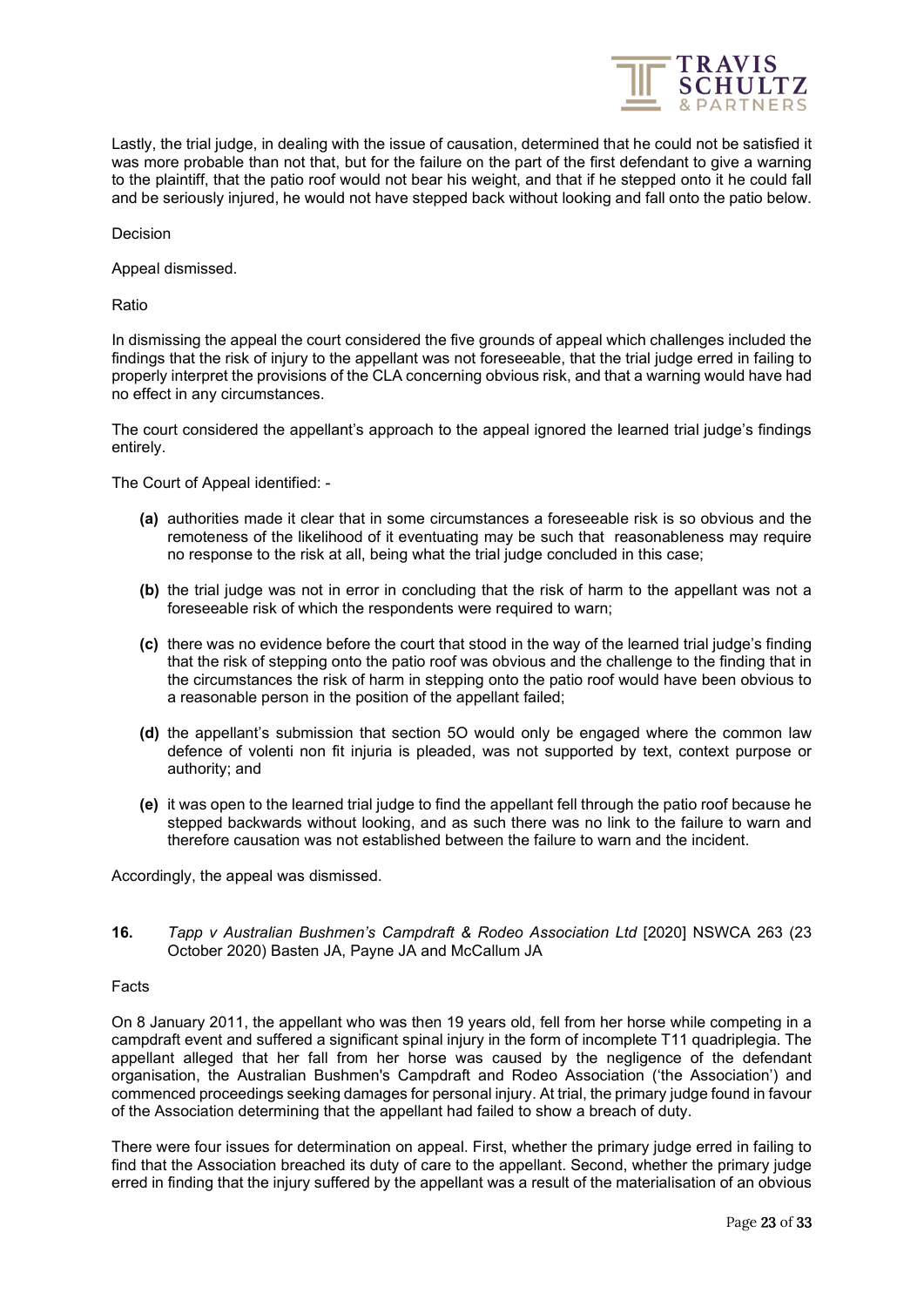

risk of a dangerous recreational activity. Third, whether the primary judge erred in finding that the Association was not liable to the appellant by reason of the volunteer defence under the *Civil Liability Act 2002* (NSW) ('CLA'). Fourth, whether the primary judge erred in failing to find that the Association was liable to the appellant by reason of the guarantee in section 60 of the Australian Consumer Law ('ACL').

Decision

Appeal dismissed.

Ratio

# Duty of care

At the heart of the appellant's case on the appeal was the submission that the deterioration of the surface of the arena was the cause of the appellant's horse falling. It was submitted that a reasonable person in the position of the Association would have ploughed the ground in the area, stopped the competition when the ground become unsafe and/or warned the competitors that the ground had become unsafe.

At trial, the primary judge had made no finding as to the condition of the surface in the arena. The court noted that both at trial, and on the appeal, the appellant never clearly identified the way in which it was alleged the surface had deteriorated, nor had she proved that her horse had slipped because of any deterioration in the surface of the arena. The expert evidence was of no assistance on either point. The lay-witness evidence seemed to suggest that the arena surface had become slippery as it was hard and compacted, rather than soft. That, however, was contrary to the way in which the case was advanced both at trial and on appeal.

The fact that other riders had fallen earlier in the day did not establish that the surface of the area was dangerous or unsuitable. In the absence of any evidence with respect to the connection between those falls and the condition of the arena, the court considered that the appellant had not established that any earlier fall should have led the Association, acting reasonably, to stop the competition, plough the area and/or warn the competitors that the arena had become unsafe.

The court was not satisfied that the appellant had established that the surface of the area had become unsafe or that the exercise of reasonable care in all the circumstances required the event to be stopped.

# Obvious risk

Citing with approval the approach taken in *Menz v Wagga Wagga Show Society Inc* [2020] NSWCA 65, it was reiterated that the risk referred to by section 5L of the CLA should be assessed with a reasonable level of generality. The formulation of the risk should not leave out the immediate cause or mechanism by which the injury was actually suffered. On that approach, falling from a horse describes the cause of the injury, but not the risk against which the defendant must take precautions. A formulation of the risk of harm which leaves out altogether the "true source of potential injury"[2](#page-23-0) and the "general causal mechanism of the injury sustained"[3](#page-23-1) is not an appropriate formulation of the risk of harm.

The appellant had formulated the relevant risk as being:

"that she fell because her horse lost its footing due to the deterioration in the ground surface which, to the knowledge of the respondent, became increasingly unsafe in the period prior to the appellant's accident."

Whilst the court did not consider that the appellant's formulation of the risk was correct, it was determined that even if it were correctly framed, the injury suffered by the appellant was the manifestation of an obvious risk. The appellant had many years of experience and it would have been

<span id="page-23-0"></span>**<sup>2</sup>** *Roads and Traffic Authority of New Soth Wales v Dederer* **(2007) 234 CLR 330; [2007] HCA 42 at [60].**

<span id="page-23-1"></span>**<sup>3</sup>** *Perisher Blue Pty Ltd v Nair-Smith* **(2015) 90 NSWLR 1; [2015] NSWCA 90 at [98].**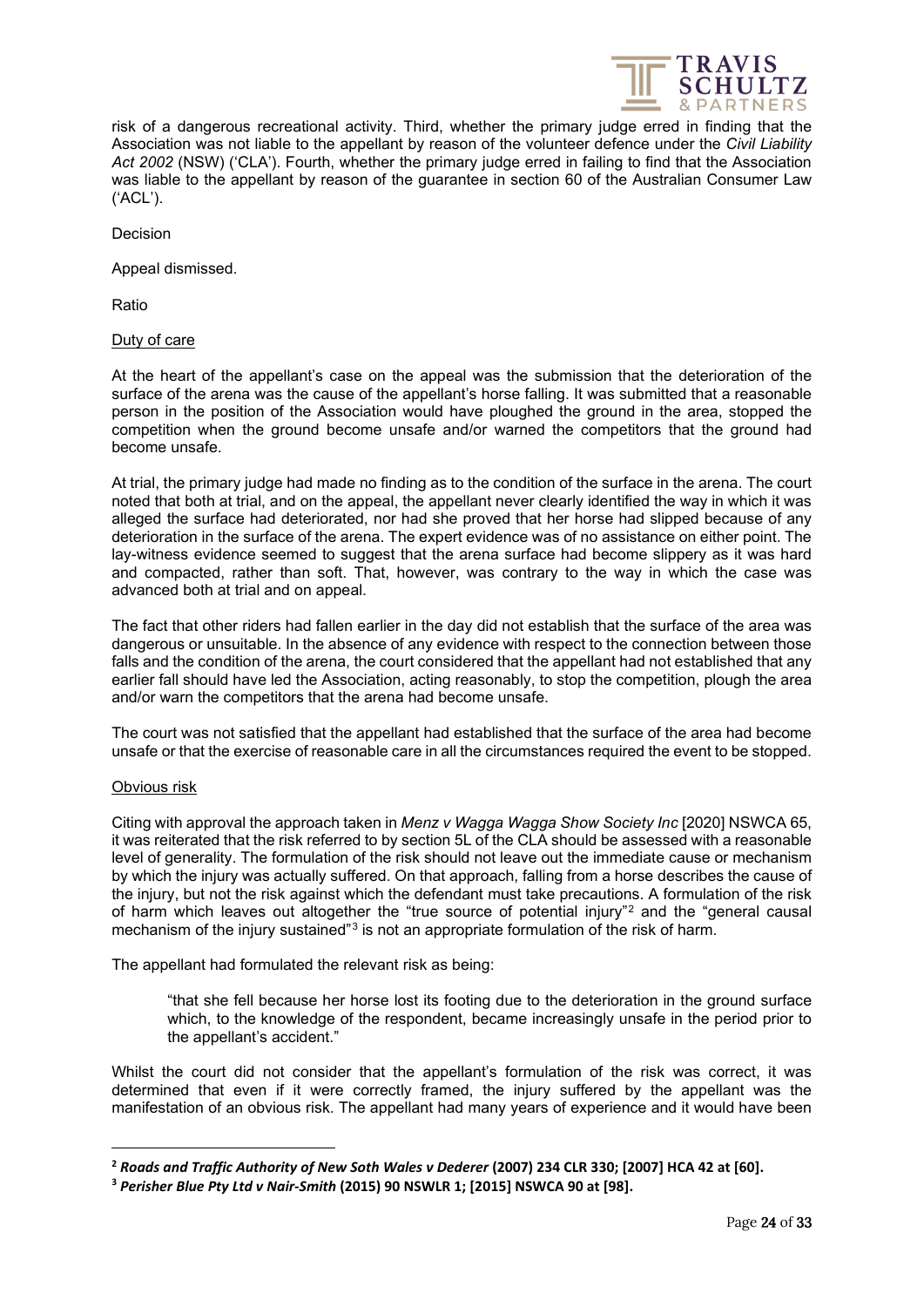

obvious to a reasonable person in her position that over the course of the day, the surface of the arena would have 'deteriorated', and the risk of a horse slipping and falling would have been heightened.

#### Volunteer defence

The primary judge had found that the protection in section 61 of the CLA could be extended to the Association, if the Association was vicariously liable.

Whilst it did not affect the ultimate outcome of the appeal, the court held that the primary judge had erred in making this finding. It was concluded that when reading Part 9 of the CLA as a whole, a volunteer' could only be a natural person. Even assuming that a body corporate was capable of being a 'volunteer' within the meaning of Part 9, the other requirements of section 61 had not been satisfied.

#### Australian Consumer Law

At trial, the primary judge had found that the appellant's case in contract had failed due to Her Honour being unconvinced that the documents and events identified by the appellant as comprising a contract did create any contractual relationship between the appellant and the Association.

On appeal, the appellant sought to conduct a different case in relation to the statutory guarantee in section 60 of the ACL and submitted that a contract was not necessary, and that all that was required was a supply of services in trade or commerce.

The court did not allow that argument to be run for the first time on appeal. The case conducted by the appellant before the primary judge did not encompass the allegations sought to be advanced on appeal.

#### Dissent

In a dissenting judgment, McCallum JA disagreed with the majority and considered the appellant's evidence that the surface of the arena had become unsafe for campdrafting was strong. Her Honour considered that the respondent had breached its duty by failing to keep the surface in a suitable condition.

Further, on the issue of obvious risk, Her Honour considered that the materialised risk must be characterised with enough particularity to enable the court to determine whether it was foreseeable by the organisers, whether it was one capable of attracting liability, and whether it would, prospectively, have been obvious to a reasonable person in the position of the appellant.

Her Honour considered that the risk as formulated by the appellant was an apt description of the risk alleged to have materialised, and found that the risk as framed would not have been obvious to a reasonable person in the appellant's position.

# <span id="page-24-0"></span>17. *Kleeman v The Star Entertainment Group Limited & Anor* [2020] QSC 332 (29 October 2020) Ryan J

#### Facts

The plaintiff commenced proceedings against the first and second defendants seeking damages for personal injury in the amount of \$2.2 million. He alleged that he had sustained permanent physical damages to his spine and disc at L5/S1 on 15 November 2015 following an accident at the Jupiters Casino in the Gold Coast.

The trial commenced on 26 October 2020, and the plaintiff was self-represented.

#### Decision

- 1. The plaintiff's proceeding is dismissed.
- 2. The plaintiff to pay the first defendant costs on the standard basis until the end of the first day of trial, and thereafter on an indemnity basis.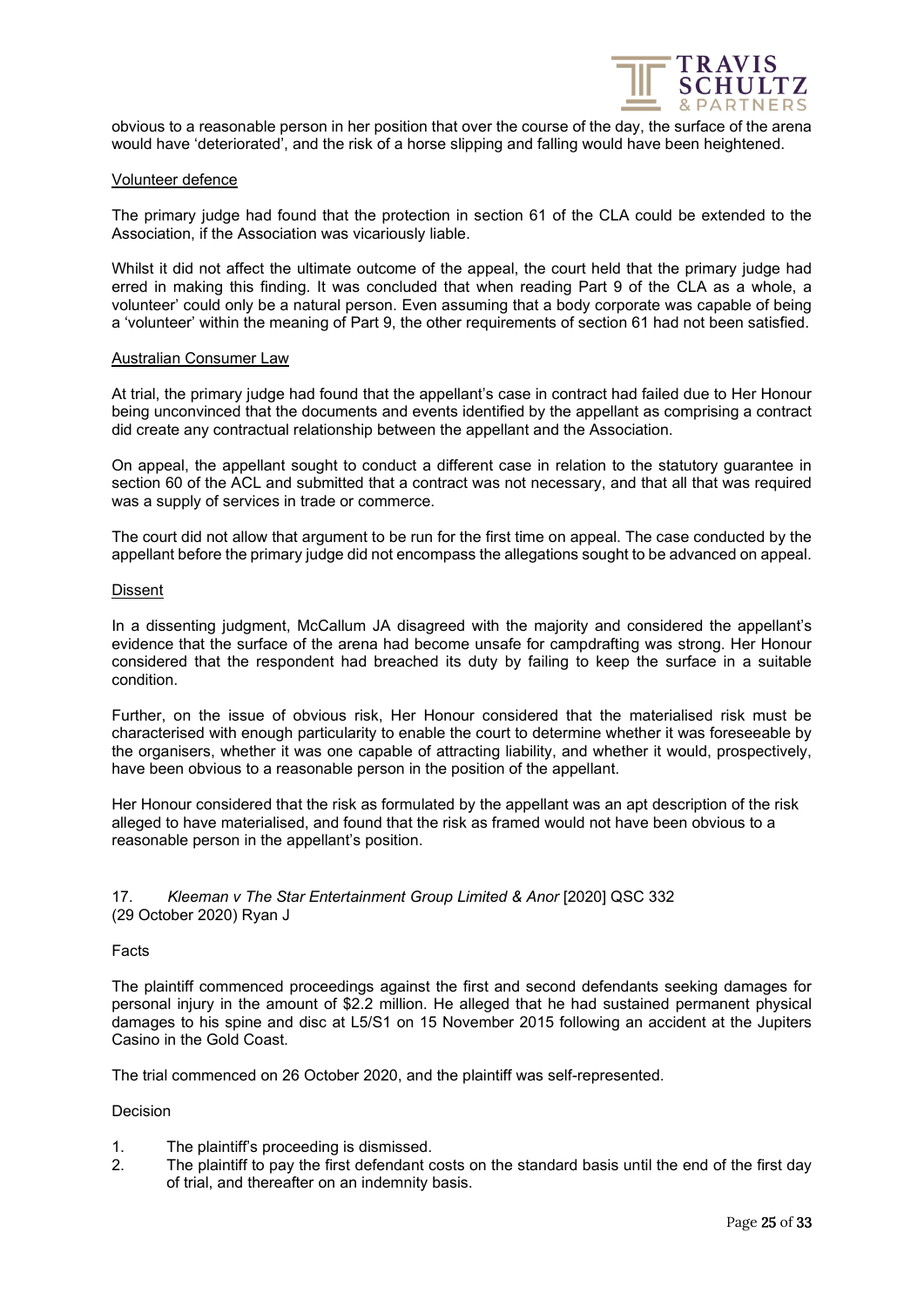

- 3. The plaintiff is to pay the second defendant's costs on the standard basis until the end of the first day of trial, and its costs incurred on 27, 28 and 29 October on an indemnity basis.
- 4. The first defendant has liberty to apply (if 12 August 2019 is not the date of the last correspondence which informed the plaintiff that the first defendant was not properly a party to his proceeding).

Ratio

On the defendant's application, Her Honour dismissed the plaintiff's proceedings following a lengthy procedural history.

Over the course of the matter, the plaintiff had refused to meaningfully engage with the defendant's solicitors. The defendant's solicitors had engaged in regular and patient correspondence with the plaintiff and had attempted to point out what he needed to prove and what gaps were apparent in his pleading and his evidence.

The plaintiff had been granted indulgences by the court on many occasions in relation to the obvious deficiencies in his pleadings, to which he had defiantly refused to take any steps to meaningfully rectify in addition to his incorrect nomination of the first defendant as an appropriate party.

On the first day of the trial, it appeared to be obvious to Her Honour that the plaintiff had no idea of the elements of his cause of action, no idea of the evidence which he would require to establish each of those elements of his cause of action and no idea of the way in which a party may place evidence before a court.

After requesting an adjournment on the first day of the trial, the plaintiff informed the court that he was not well. Court was adjourned until 10.00 am the next day. The plaintiff provided the judge's associate with a pro forma medical certificate from an on-line general practitioner simply noting that the plaintiff was 'suffering from a medical condition and will be unfit to continue their usual occupation or duties for the period 27/10/2020 to 28/10/2020 inclusive'.

The next day, being 27 October 2020, the plaintiff emailed the judge's associate and the defendant's solicitors and informed that he was still unwell and was unable to attend trial that day.

After the plaintiff failed to appear by telephone on 28 October 2020, he was requested to provide a medical certificate which explained the reasons for his absence from court on 27 and 28 October 2020. To that request, the plaintiff sent the judge's associate a photograph of a box of medication.

Her Honour was not persuaded that the plaintiff was genuinely ill or unable to communicate by telephone. It was not considered that he had satisfactorily explained his absence from court, and accordingly he had failed to comply with the court's directions.

Following the plaintiff's failure to appear, the defendants applied for an order that the plaintiff's proceedings be dismissed and an order for costs on the indemnity basis. In support of their application, the defendants relied upon affidavit evidence which bore upon the merits of the plaintiff's claim. The totality of that effect of that evidence casted doubt on whether the plaintiff was disabled by an injury to his spine, and more significantly, whether it was indeed an incident at the Jupiters Casino that which caused any injury which the plaintiff may have.

Having regard to the plaintiff's approach to the litigation, the inadequacy of his pleadings, his lack of comprehension as to what is required to successfully prosecute a claim in the Supreme Court, in addition to his disrespectful response to the directions of the court, Her Honour dismissed the plaintiff's proceeding. A further order was made with respect to the defendants' costs.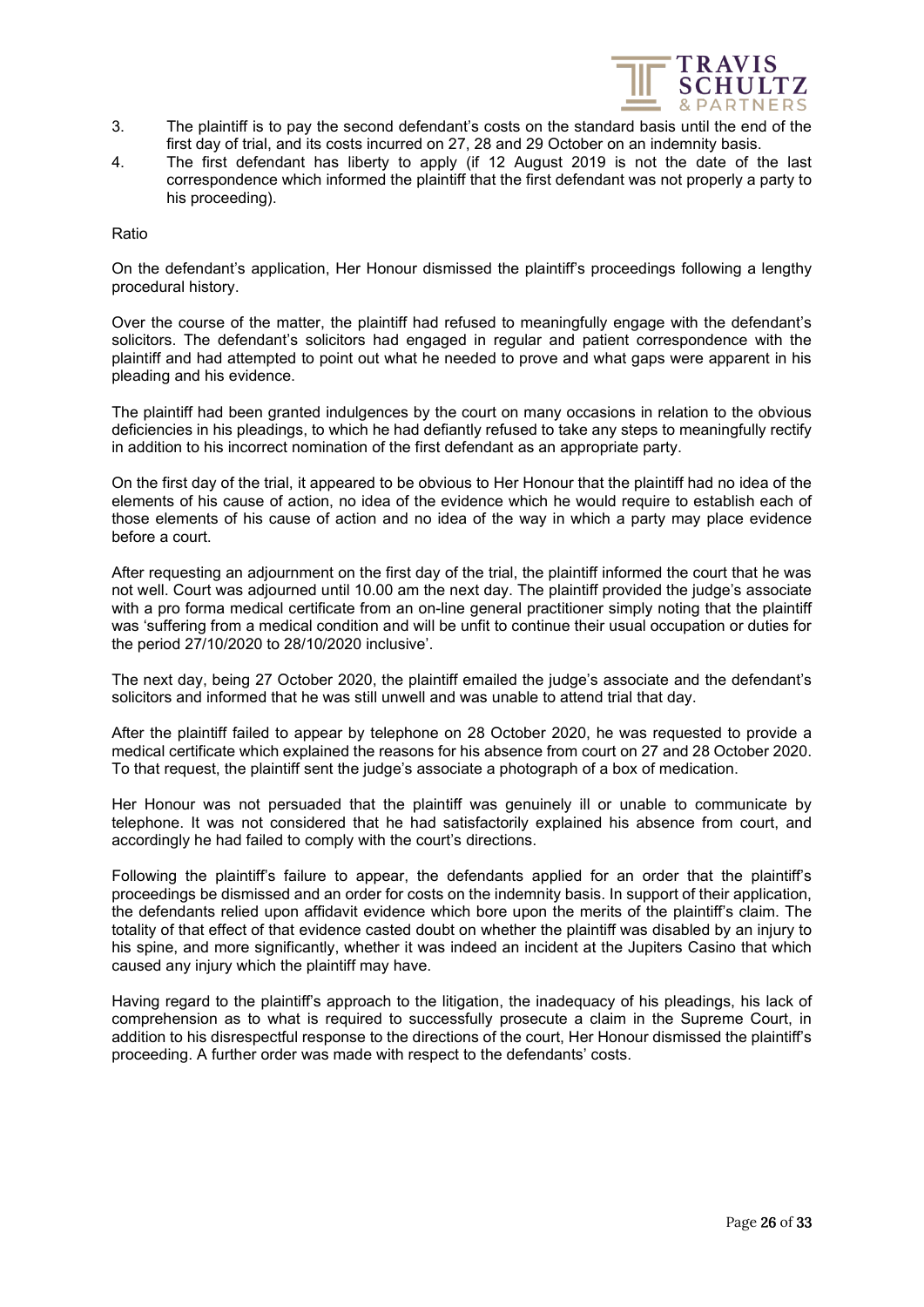

<span id="page-26-0"></span>**18.** *Dickson v Northern Lakes Rugby League Sport & Recreation Club Inc* [2020] NSWCA 294 (18 November 2020) Basten JA, White JA and Simpson AJA

#### Facts

The plaintiff (appellant) Mr Dickson was seriously injured in a rugby league match in 2016. He was subject to a spear tackle or dangerous throw by an opponent, Mr Fletcher. The incident was recorded on video. The evidence was that the appellant's injuries were not caused by him hitting the ground but as a result of Mr Fletcher falling on him, with his shoulder contacting Mr Dickson's face. Following the match, a complaint alleging a contravention of the laws of the game of rugby league was made against Mr Fletcher, and he eventually pleaded guilty to the charge that he engaged in a "dangerous throw".

The primary judge accepted that both Mr Dickson (the appellant) and Mr Fletcher (the defendant and the tackler) were both truthful witnesses. The judge directed himself to the critical question regarding Mr Fletcher's 'intent to injure'. During the primary judgment, the judge referred to the case of *McCracken*, which bore some significant factual similarities to the present cause. The primary judge dismissed the claim, and Mr Dickson appealed.

#### Decision

Appeal dismissed. The appellant to pay the respondent's costs of the appeal.

#### Ratio

The critical issue in this matter was, both at trial and in the appeal, that if the claim was one governed by the *Civil Liability Act 2002* (NSW) the appellant should fail due to the operation of the available defences in that Act, namely section 5L involving the materialisation of an 'obvious risk of a dangerous recreational activity'. However, if the claim were not governed by the Act, but was to be determined in accordance with the general law, then the appellant was entitled to succeed (because defences under the general law were rejected by the trial judge and the defences in the CLA would not be available to the defendant). Whether or not the CLA applied depended on whether the case fell within section 3B(1)(a) of the Act. If it did, the relevant provisions of the Act, including the defences available under section 5L, were not engaged. The appellant's case was that the civil liability of the defendant (Mr Fletcher) was in respect of an intentional act that is done by a person with intent to cause injury.

The trial judge came to the conclusion that section 3B(1)(a) of the Act was not engaged because the tackle was not effected "with intent to cause injury". Therefore, the Act and its defence under section 5L applied.

The Court held that the tackle undertaken by Mr Fletcher that resulted in the injury was an intentional act, but the critical question was whether it was done with intent to cause injury. The 'intent to cause injury' referred to in section 3B(1)(a) is the 'natural subjective intent, and recklessness is insufficient. The expression 'with intent to cause injury' is of a specific actual and subjective intention to achieve the consequence of injury. Where the harm actually suffered is the natural and probable consequence of tortious conduct, the harm lies within the presumed intention of the tortfeasor. Different questions arise where the harm actually suffered is not of the same kind as that the tortfeasor intended. References to a presumption that a wrongdoer intends the natural and probable consequences of his or her conduct are to be understood in that context only.

There was no error on the part of the primary judge in failing to apply the presumption in the context of the exclusion of the CLA in the event that Mr Fletcher was found to have intended to cause injury to Mr Dickson.

In summary, 'intent to cause injury' means actual, subjective and formulated intention to which the defendant has turned his or her mind. It does not include recklessness, imputed or presumed intention. A strict view of the meaning of 'intent to injury' is supported by the *Interpretations Act 1987* (NSW). If 'intent to cause injury' is taken to include something less than actual, subjective, intention such as recklessness, or implied or presumed intention, many sports or other recreational activities to which the CLA is clearly designed to apply would fall outside its ambit.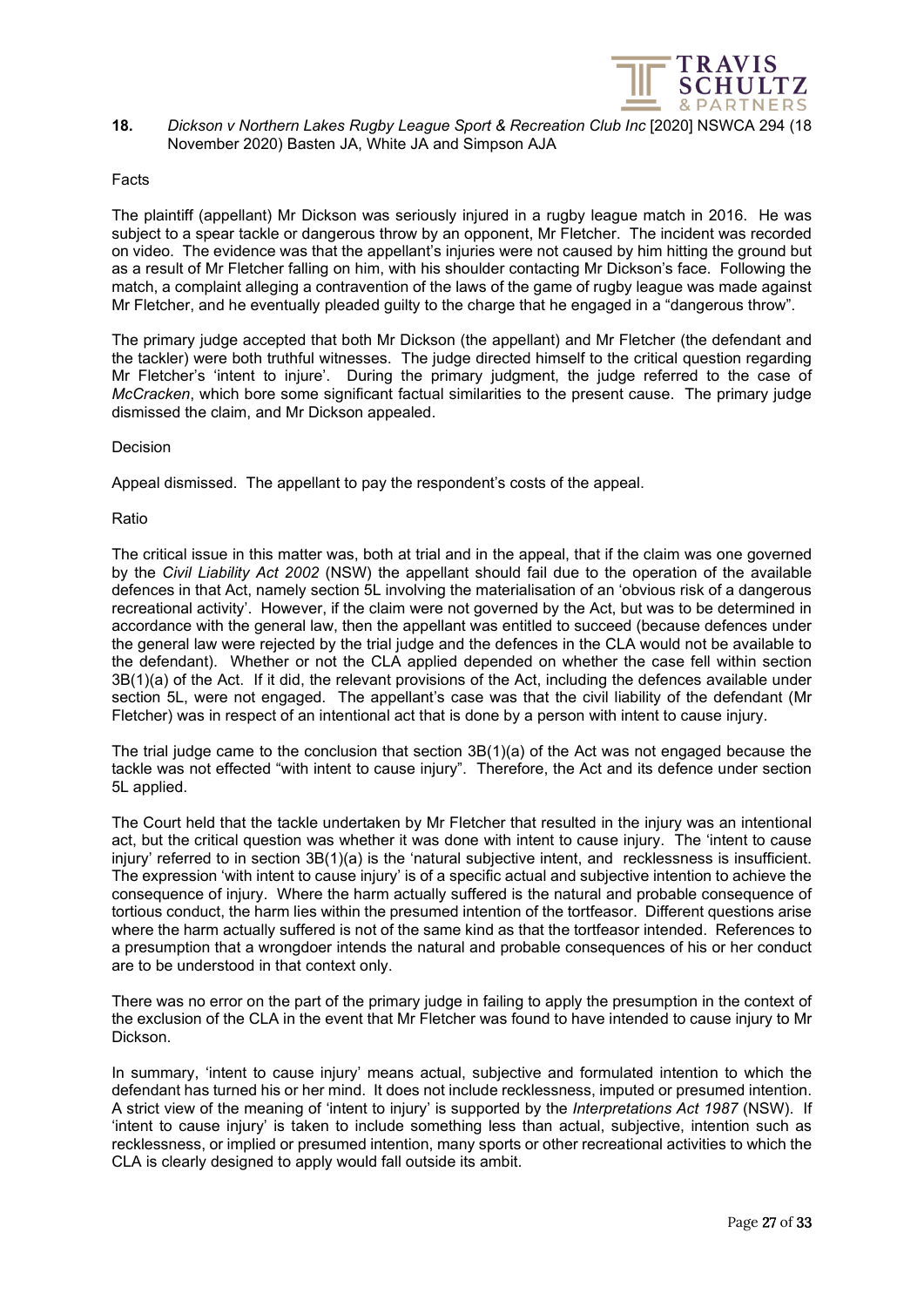

# <span id="page-27-0"></span>**19.** *Castle v Perisher Blue Pty Limited* [2020] NSWSC 1652 (20 November 2020) Cavanagh J

#### Facts

On 16 August 2014, the plaintiff sustained multiple injuries when she collided with another skier whilst skiing down the slopes of Perisher Blue. The other skier was Mr Thoms, a ski instructor who was employed by the defendant and was acting in the course of his employment at the time, although he was not providing instruction to the plaintiff. The plaintiff commenced proceedings against the defendant alleging that the collision was caused by the negligence of the ski instructor for whom the defendant is vicariously liable. She further pleaded a breach of the consumer guarantee set out in section 60 of the Australian Consumer Law ('ACL'). The defendant relied on a number of statutory defences contained in the *Civil Liability Act 2002* (NSW) ('CLA').

# Decision

- 1. Judgment for the defendant.<br>2. Plaintiff to pay the defendant
- Plaintiff to pay the defendant's costs.

# Ratio

There was some dispute about the exact location of the collision and its proximity to trees and various dips in the terrain. The judge found that the most likely explanation for the accident was that Mr Thoms had turned to look behind him as he had travelled across a dip in the terrain (which had temporarily obscured his vision). Having veered to the right as he turned around, he then intersected the plaintiff's path causing the collision. It was considered that in turning around at the place at which Mr Thoms did and at the speed at which he was skiing, he failed to exercise reasonable care.

#### Dangerous recreational activity and obvious risk

The defendant relied on section 5L of the CLA as a defence to the claim in negligence against it. The plaintiff submitted that she was not engaged in a dangerous recreational activity and that the harm suffered by her was not a result of the materialisation of obvious risk of that activity.

The defendant adduced records which indicated that whilst there were approximately 600,000 visits to Perisher annually, between the years 2017 and 2019 there was an average of 64 collisions per annum. The judge considered that whilst the rate of collision per skier was low, the potential harm was high. He considered that it was not permissible to focus merely on the rate of collisions/accidents or injuries without having regard to the potential consequences. Whatever the rate of injury, it could not be said that both the likelihood of the risk of injury materialising and the nature and extent of the likely potential injury would be trivial.

The judge considered that it was common knowledge that persons have previously been killed and have suffered catastrophic injuries whilst skiing; persons participate in the activity often in close proximity to solid objects such as rocks and trees, often travelling at speeds which are very fast for nonmechanically propelled human movement.

Accordingly, it was determined that the recreational activity, which is skiing, involved a significant risk of harm.

The judge then considered whether the harm suffered by the plaintiff was a result of the materialisation of an obvious risk of the activity in which she was engaged. At trial, the plaintiff had sought to identify the risk for the purposes of considering whether it was obvious more specifically, precisely or narrowly.

The plaintiff submitted that the relevant risk was the risk of the plaintiff, an experienced and competent skier, colliding with a ski instructor. She submitted that it would not have been obvious to a reasonable person in the position of the plaintiff that she might collide with a ski instructor.

The judge considered that the difficulty with the plaintiff's characterisation of the relevant risk was that it focused on the personal characteristics of Mr Thoms, and in doing so it was an exercise conducted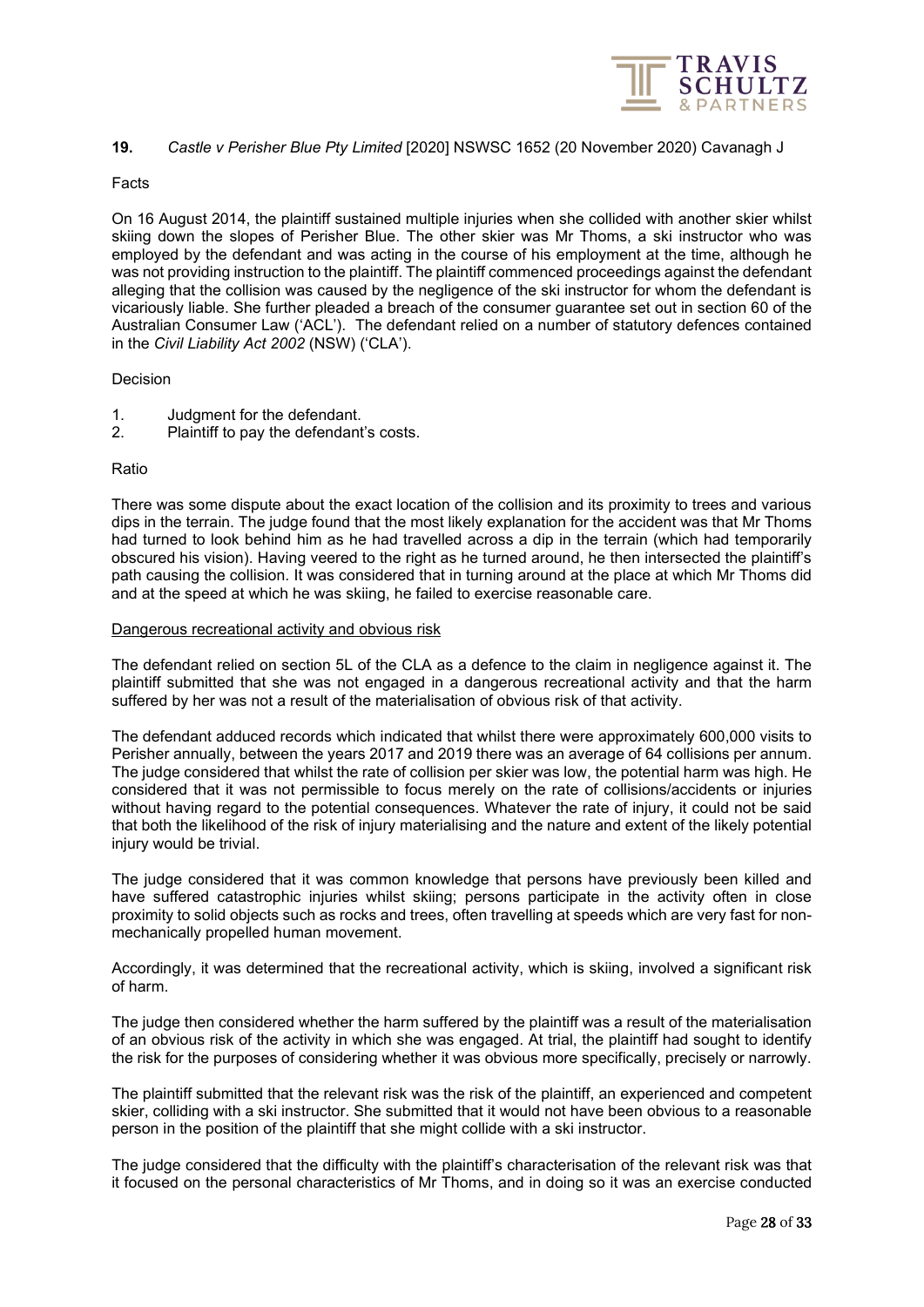

entirely in hindsight rather than part foresight and part hindsight. The approach taken in Menz and Tapp required the risk to be specified with a degree of generality and therefore it was considered that the risk could not be characterised in the way suggested by the plaintiff.

The judge had regard to the fact that the plaintiff was a competent and experienced skier and at the time, was skiing on a slope which was for persons with advanced skills. It seemed that colliding with another skier would not have been something that she would have expected to happen and would not have been something which was likely to happen. It was considered, however, that it would have been obvious to a person in the position of the plaintiff that other skiers might not always be in control, visibility might be reduced for differing reasons and there could be hidden imperfections in the snow which might cause good skiers to lose control. It would have been obvious to a reasonable person in the plaintiff's position that if another skier lost control or was not doing what he or she should be doing on the slopes, a collision might ensue, and significant injury might be suffered.

Accordingly, it was found that the defendant had made out its defence to the claim in negligence under section 5L CLA.

#### Risk warning

The defendant pleaded that the terms and conditions of the agreement between the plaintiff and the defendant (specifically the ticket purchased by her) contained specific risk warnings. It also relied on the various risk warning signage located at numerous locations throughout the resort.

The risk warnings relied on by the defendant directed attention to the activities of skiing, snowboarding and snow tubing. Further, the warning referred to injury or loss which may result not only from the skier's own actions, but from the action, omission or negligence of others.

The judge took the view that the warnings were too general and did not identify any particular risks. It was found that a risk warning within the meaning of section 5M was not provided to the plaintiff.

#### Australian Consumer Law

Although it was not expressly pleaded, the defendant relied on the contractual exclusion of liability contained in the Perisher Booking Terms and Conditions. The issue to be determined was not whether the terms of the exclusion would be sufficient to exclude liability in the circumstances, but rather whether it was rendered void by section 64 of the ACL having regard to section 139A of the *Competition and Consumer Act* ('CCA').

The plaintiff submitted that the defendant failed to comply with the consumer guarantee as to due care and skill set out in section 60 of the ACL. In her pleadings, the plaintiff did not identify which services the defendant had failed to provide with due care and skill. At trial, counsel for the plaintiff submitted that part of the services provided by the defendant was the policing and implementation of the alpine code which included its observation by its employees, including Mr Thoms.

The judge considered that the contract between the plaintiff and the defendant was a contract for or in relation to the provision of or the use of enjoyment of facilities. As such, services included any rights, benefits, privileges or facilities that are or are to be provided, granted or conferred under that contract. There was no doubt that the defendant provided services to the plaintiff which conferred a right to ski, however the difficulty for the plaintiff was that it was not suggested that the defendant failed to render any of those services with due care and skill. Whilst the defendant had provided services to the plaintiff, the only failure to take care that either asserted in the pleadings or established by the evidence, was a failure to take care by Mr Thoms having regard to the way in which he was skiing at the time of his collision with the plaintiff.

The judge did not accept that the defendant was providing a service to the plaintiff through Mr Thoms at the time of the collision, and in the circumstances, it was considered that she had not established a failure to comply with the consumer guarantee set out in section 60 of the ACL.

The judge then went on to consider the effect of section 139A of the CCA, in the event that there was a finding that the defendant had failed to comply with the guarantee set out in section 60 of the ACL.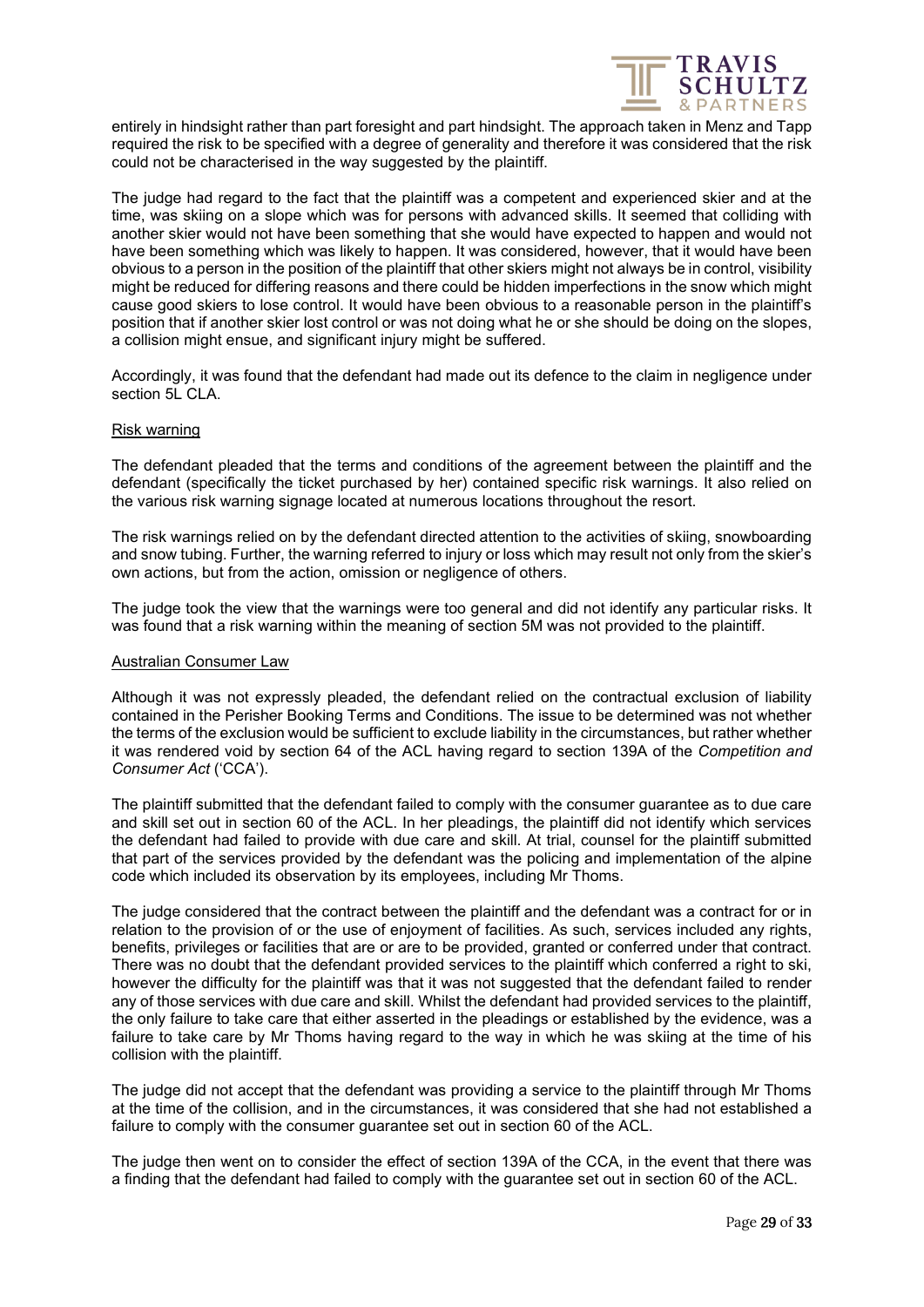

The plaintiff argued that section 139A did not apply because Mr Thoms' conduct was reckless (and thereby excluded by section 139A (4)). The judge agreed and found that Mr Thoms should have been reasonably aware that by skiing at a high speed, looking over his shoulder and then veering in a different direction, there was a risk that his conduct could have resulted in personal injury to another person. Mr Thoms had engaged in that conduct despite the risk and without adequate justification.

Accordingly, the judge found that section 139A (5) would have applied and the defendant could not have relied on the exclusion in the contract as a means of avoiding liability for a failure to comply with the guarantee set out in section 60 of the ACL.

NB: In Queensland, the outcome may have been different (not that much skiing happens in the Sunshine State!). The analagous provisions of the Queensland *Civil Liability Act* are found in Division 4. Pursuant to section 17 of the Queensland CLA, it provides:

- 17 Application of div 4
	- (1) This division applies only in relation to liability in negligence for harm to a person resulting from a dangerous recreational activity engaged in by the plaintiff.
	- (2) This division does not limit the operation of division 3 in relation to a recreational activity.

As was observed by North J in *Ireland v B&M Outboard Repairs* [2015] QSC 84, while it was not necessary for him to decide the issue, he was inclined "to the view that because of the distinction maintained in the CLA, SS17, 18 and 19 do not have an application in respect of a cause of action based on a breach of contract".

# <span id="page-29-0"></span>**20.** *Arndell BHT Arndell v Old Bar Beach Festival Incorporated; Cox v Mid-Coast Council* [2020] NSWSC 1710 (1 December 2020) Rothman J

# Facts

On 1 October 2011, Paul Cox was flying a light aircraft. The plane departed from Taree Airport and flew to the Old Bar Airstrip in New South Wales. The pilot went to land the aircraft from the north of the Airstrip, first doing a planned and deliberate "touch-and-go" manoeuvre where he touched the aircraft down on the airstrip for a moment and then took off again. This was done to assess the runway because it was grass and it had been raining and, as such, the pilot wanted to ensure it was not slippery. On the pilot's second approach from the north of the airstrip, the pilot intended to land the plane but, instead, took off again, veering to the left. As he did, the aircraft collided nose-first with a Ferris wheel at the annual Old Bar Festival.

The Old Bar Airstrip was operated by the Council through a Committee. The Festival organiser had applied to the Council to use the Council land adjacent to the airstrip for the Festival, which was approved. Further, the operator of the Ferris wheel made their own application to Council to operate the Ferris wheel and a Council worker inspected the Ferris wheel after erection and did not require it to be moved, although he had the authority to request for that to occur. The President of the Committee also observed the Ferris wheel in its location, so the Council was aware of the location.

The plaintiff, Amber Arndell, who was 13-years-old at the time, was seated in a gondola on the Ferris wheel with her 10-year-old brother when the aircraft collided with the Ferris wheel. There was a period of time where they were trapped on the Ferris wheel awaiting rescue. The plaintiff brought an action in negligence against the Council and the pilot for the psychological injuries suffered as a result of the collision. The pilot also brought a cross-action in negligence against the Council for psychological injuries suffered. The issues for determination by the Supreme court of New South Wales were the relative negligence of the Council and the pilot, the extent of the damage suffered by the plaintiff and whether that was caused by the collision or the effect of the collision on the plaintiff, and whether the Council caused the pilot's injuries.

Decision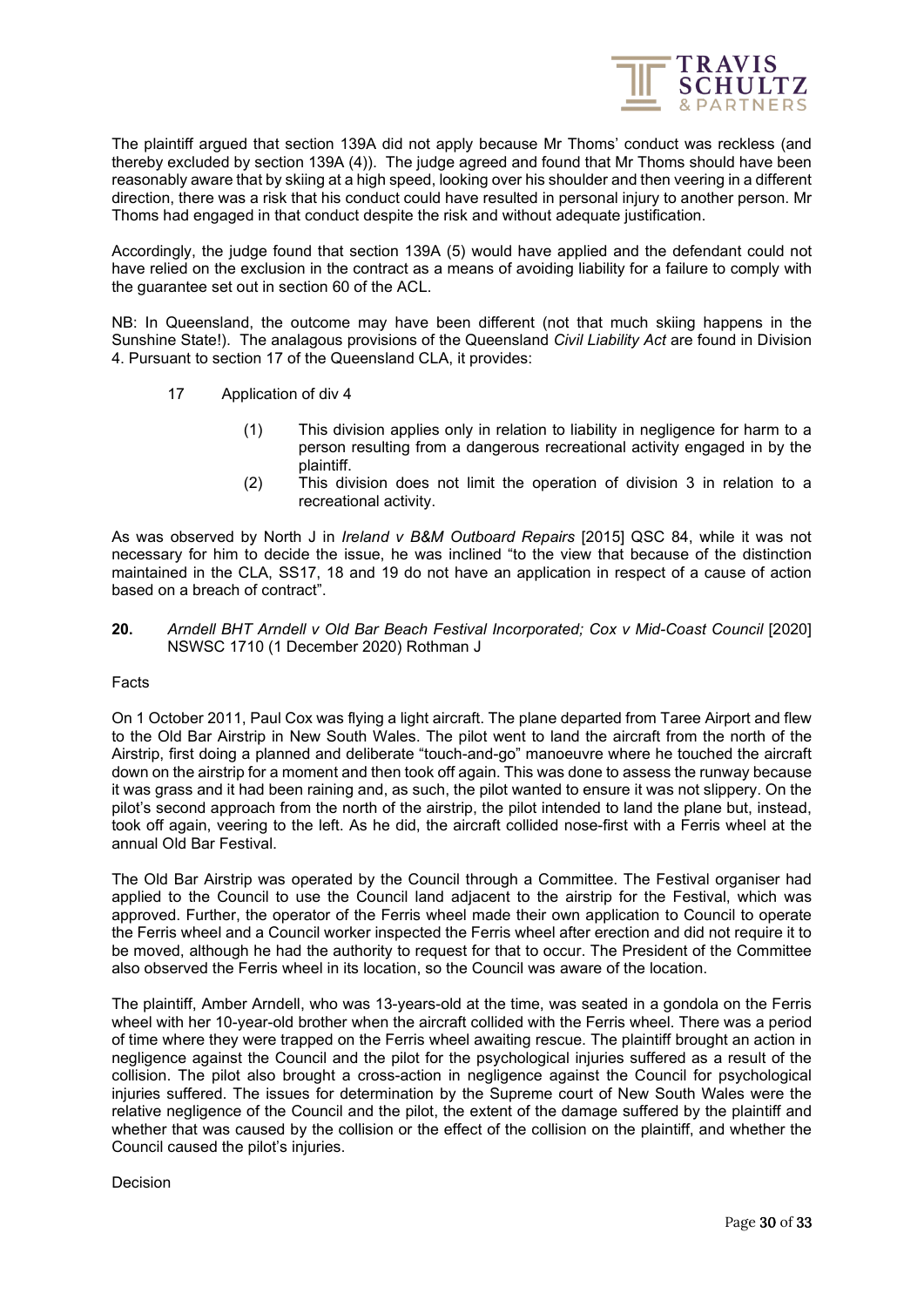

Judgment for the plaintiff in the sum of \$1,513,023.30. Orders that the pilot contribute 35% of the damages and costs and the Council be responsible for the remainder. The pilot's proceedings against the Council were dismissed.

# Ratio

In determining whether the defendants were liable for damages, the court had to consider the relationship between the airstrip committee and the Council, the responsibility of the Council for the location of the Ferris wheel, the location of the Ferris wheel and its position in relation to the airstrip and the precautions taken by the pilot before trying to land. The court accepted evidence that the Ferris wheel was 20 metres in height and that the upper quadrant which the plane collided with was within the obstacle clearance 'splay' of the plane. Evidence was given that the pilot had conducted a flyover of the Airstrip prior to landing and had noticed a mass of colours on the perimeter but did not see the Ferris wheel. The pilot also gave evidence that he did not see the Ferris wheel during the first "touch and go". The pilot also gave evidence that he had pulled out of the attempt at landing because he realised the landing would be unsuccessful. The court considered evidence that the position of the plane in the first attempt at landing was not conducive to a successful landing and the aircraft's brakes would likely have locked up and caused it to skid on the grass and hit the fence on the end. Expert evidence was put forward that the pilot was either flying too high or too fast on his landing approach and he would not have been able to safely land. The court found the plane was then lower than it ought to have been for a safe take-off and it immediately banked to the left when it took off from the second "touch and go". His Honour found that these points demonstrated less than competent airmanship and contributed to the cause of the collision. He did, however, agree that the pilot had not been able to observe the Ferris wheel when he did his flyover. On that basis, His Honour found the pilot to be partly responsible for the damage suffered by the plaintiff.

The court then had regard to the responsibility of the Council for the location of the Ferris wheel. The court found that the second contributing factor to the collision occurring was the location of the Ferris wheel, being within the splay of the southern end of the runway. The Council accepted that it had permitted the festival to be held on Council land adjacent to the airstrip. The Council had control over whether the festival was held and further whether the Ferris wheel was operated and its location. The court heard evidence that a Council officer had examined the Ferris wheel after it was put up and, despite his authority to request it be moved, he did not do so and saw no issue with its location. The court also heard evidence that the President of the Committee also observed the Ferris wheel in its location, so the Council was aware of the location. The Council was also responsible for the care, control and management of the airstrip (through a Committee) and was aware of the regulations surrounding the landing and take-off requirements in order for an aircraft to land or take-off safely at the airstrip. The court ultimately found that the Council had approved the application by the festival and the operator of the Ferris wheel without having regard to the risk of harm associated with placing the Ferris wheel in the splay of the airstrip. It was found that the risk of harm was reasonably foreseeable and that, but for the negligence of the Council, the plaintiff's injuries would not have occurred. The court found that the cause of the plaintiff's incapacity arising out of her psychological injuries was the trauma from the collision and that, because of the incident, the plaintiff was unemployable. His Honour awarded the plaintiff \$1,513,023.30 in damages, with the pilot liable for 35% of those damages and the Council liable for the remainder. His Honour dismissed the pilot's proceedings against the Council.

<span id="page-30-0"></span>**21.** *Belmont v McDonalds Australia Limited* [2020] QDC 319 (11 December 2020) Horneman-Wren SC DCJ

# Facts

On 9 October 2016, the plaintiff fell onto the ground whilst walking through the carpark to the entry of a McDonalds restaurant. Immediately before her fall, she was stepping off a cement tyre stop and had intended to step onto the concourse outside the store entry.

As she attempted to break her fall, she extended her left arm and consequently sustained a fracture of her proximal left humerus.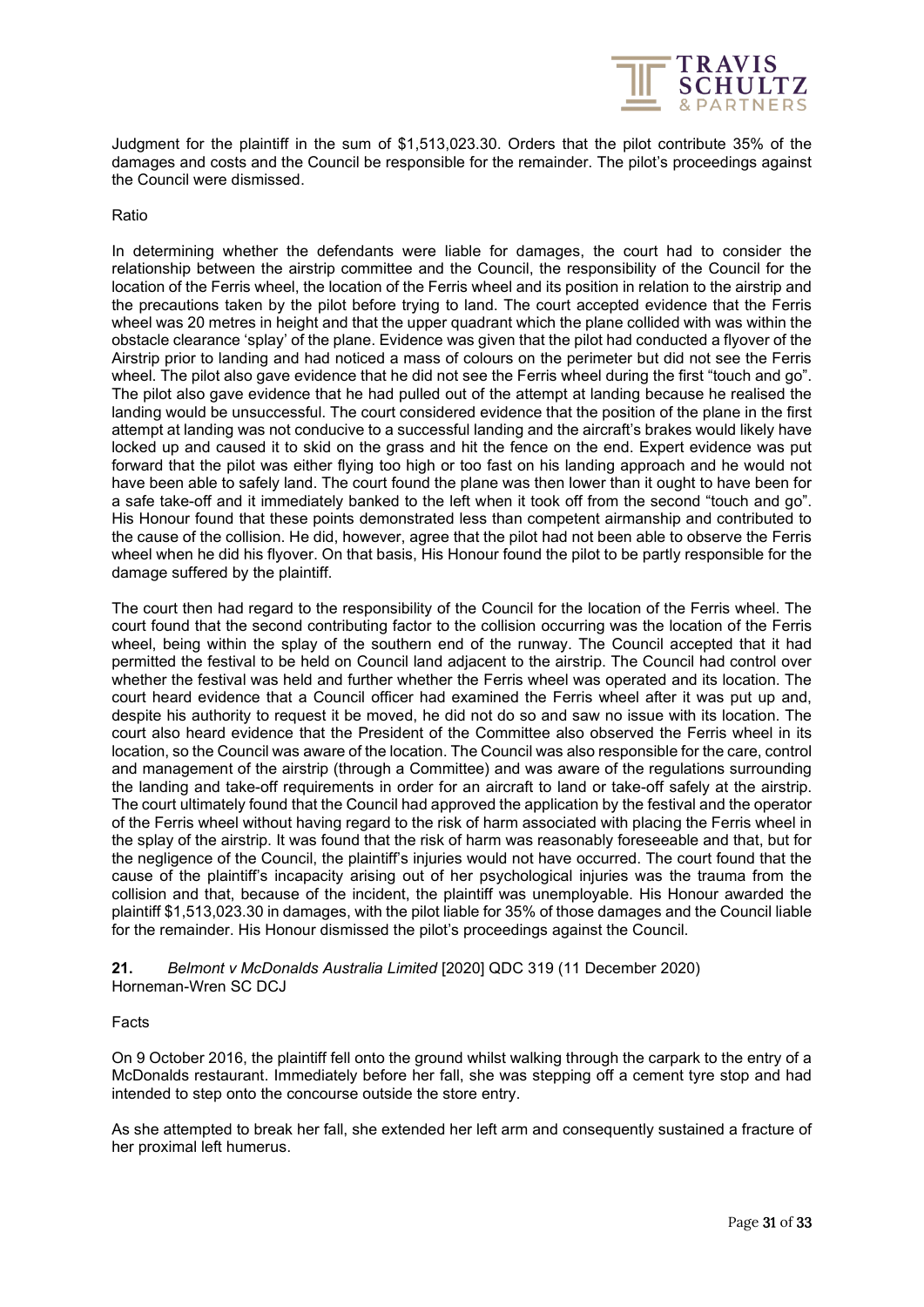

The plaintiff commenced proceedings against the defendant alleging that her fall was caused by the defendant's negligence. Amongst other allegations, she alleged that the defendant failed to ensure that there was sufficient lighting from the carpark towards the restaurant so that customers could judge the distance between the parking bollard and the concourse of the restaurant.

Ultimately, the case turned upon the condition of the lighting in the carpark, and any risk that such lighting created, and whether the plaintiff's fall was caused by that risk or by her own inattention.

Decision

Judgment for the defendant against the plaintiff.

# Ratio

At trial, video footage was played to the court with the judge taking the view that it provided the most accurate evidence as to what had occurred. Contrary to the plaintiff's pleaded case, the judge found that she was looking at or in her handbag at the time her feet made the passage from the tyre stop towards the concourse. As a consequence, the judge took the view that the plaintiff had simply failed to pay attention to where she was stepping and had fallen as a result. It was noted that at the time at which the plaintiff fell, the lights in the carpark of the restaurant were defective and were not working. However, the judge concluded that whilst the lighting in the relevant area was inadequate, he was not convinced that the plaintiff's fall was caused by such inadequacy or any risk created by it. It was held that the plaintiff had failed to establish that the defendant had breached its duty to her, and as a consequence her claim was dismissed.

<span id="page-31-0"></span>22. *Hubbard v CPB Contractors Pty Ltd (No 2)* [2020] NSWSC 1922 (31 December 2020) Cavanagh J

# Facts

The plaintiff was a security guard who was required to patrol a premises occupied by the defendant. This involved patrolling compounds along the Pacific Highway between Coffs Harbour and Woolgoolga. In the early hours of the morning of 5 October 2011, the plaintiff attended one of the compounds. During the course of that patrol, part of an access gate had blown open in the wind. To secure that gate, he was required to leave the road and walk across an area of vegetation and long grass and in doing so, he used his torch for illumination but was not shining it directly on the ground. As he was doing so, the plaintiff fell in a ditch and injured his knee and back.

The defendant maintained the ditch was always protected with webbing and that there was a post which would prevent the gate from swinging open as alleged by the plaintiff – allegations which were denied by the Plaintiff.

# Decision

Judgment was awarded in favour of the plaintiff in the sum of \$1,212,281.

# Ratio

There were some discrepancies in the various versions given by the plaintiff during the course of the claim but His Honour highlighted that caution must be exercised in making any decisions based on histories recorded by medical practitioners. It is not unusual that there is some variation in the histories given and, in this case, the histories given were simply a variation on a theme – the theme being that the plaintiff fell in a ditch.

His Honour accepted the injury as alleged by the plaintiff – that is, the ditch was not guarded by webbing and pickets as alleged by the defendant's witnesses. This finding was supported by photos taken sometime afterwards which revealed the absence of such precautions. The logical conclusion was that it would have been difficult to understand how the plaintiff could have fallen into the ditch if it was so protected. It naturally followed that the risk of the plaintiff falling or walking into the ditch while closing